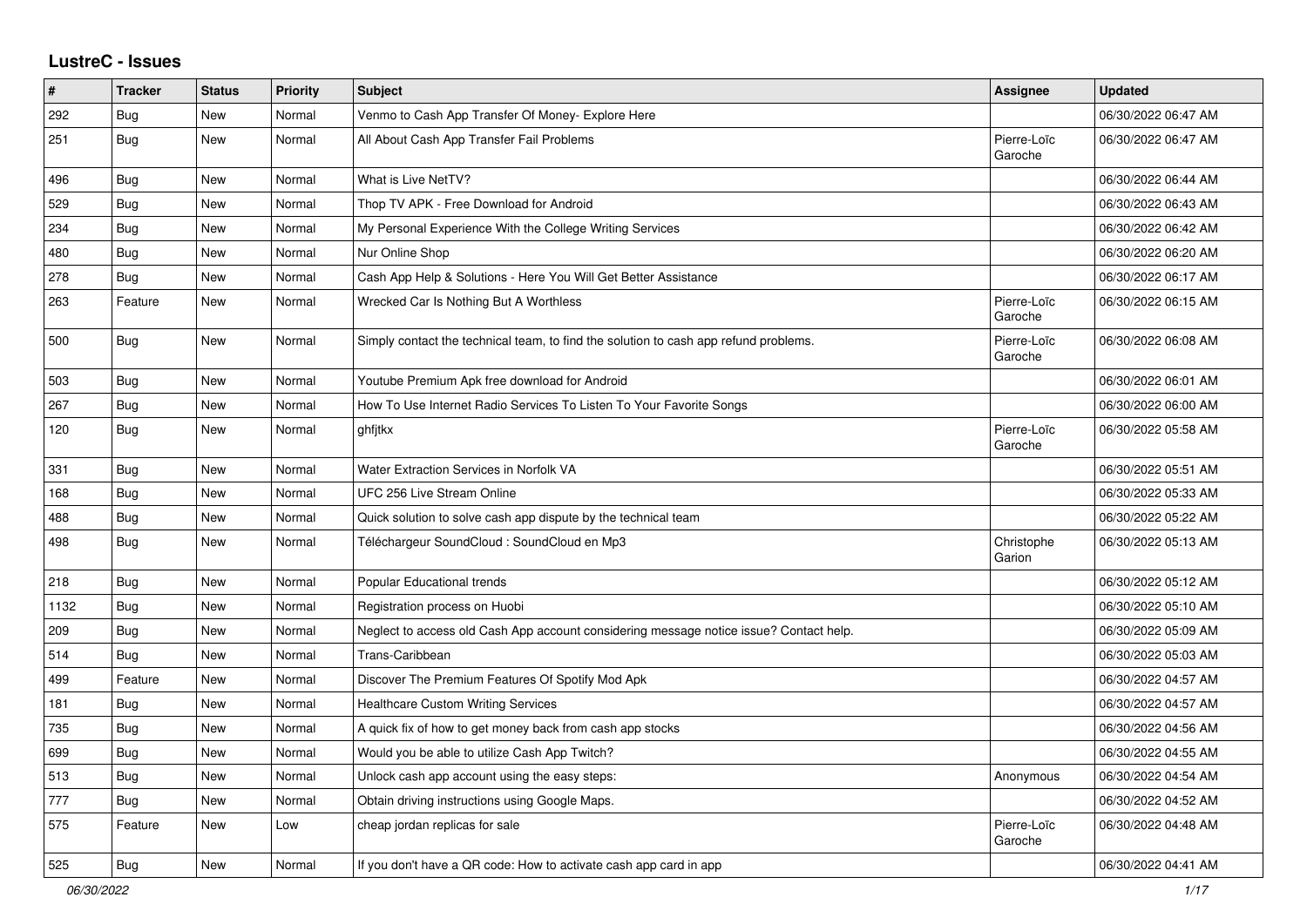| #   | <b>Tracker</b> | <b>Status</b> | <b>Priority</b> | Subject                                                                                  | <b>Assignee</b>        | <b>Updated</b>      |
|-----|----------------|---------------|-----------------|------------------------------------------------------------------------------------------|------------------------|---------------------|
| 197 | <b>Bug</b>     | New           | Normal          | SBL JABORANDI PLUS HAIR OIL - COMPLETE SCALP CARE (100ML)                                |                        | 06/30/2022 04:40 AM |
| 527 | Feature        | New           | Normal          | My Teachers                                                                              |                        | 06/30/2022 04:40 AM |
| 501 | Bug            | New           | Normal          | How Do I Annihilate Cash App Transfer Failed Problems Effectively                        | Pierre-Loïc<br>Garoche | 06/30/2022 04:35 AM |
| 493 | Feature        | New           | High            | chainsaw dance                                                                           |                        | 06/30/2022 04:35 AM |
| 724 | Bug            | New           | Normal          | Dial Chime Customer support number for a quick response                                  |                        | 06/30/2022 04:34 AM |
| 487 | Bug            | New           | Normal          | Cheap Fake Dunks                                                                         |                        | 06/30/2022 04:33 AM |
| 478 | Feature        | New           | Normal          | Is it safe to install third-party WhatsApp GB?                                           |                        | 06/30/2022 04:23 AM |
| 316 | Bug            | New           | Normal          | Finden Sie den besten Klingelton für Ihr Telefon                                         |                        | 06/30/2022 04:13 AM |
| 502 | <b>Bug</b>     | New           | Normal          | Les instructions pour définir des sonneries pour iPhone sont simples et faciles à suivre |                        | 06/30/2022 04:04 AM |
| 505 | <b>Bug</b>     | New           | Normal          | www.trendmicro.com/activate                                                              |                        | 06/30/2022 03:57 AM |
| 504 | <b>Bug</b>     | New           | Normal          | A beginner should always look for online Java assignment help!                           |                        | 06/30/2022 03:53 AM |
| 141 | Feature        | New           | Normal          | Something about jerry curly                                                              |                        | 06/30/2022 03:48 AM |
| 219 | <b>Bug</b>     | New           | Normal          | Free Ringtones for Cell Phones.                                                          |                        | 06/30/2022 03:45 AM |
| 74  | Bug            | New           | Normal          | const is not supported inside contract                                                   | Pierre-Loïc<br>Garoche | 06/30/2022 03:27 AM |
| 284 | <b>Bug</b>     | New           | Normal          | All About Cash App Transfer Fail Problems                                                |                        | 06/30/2022 03:26 AM |
| 495 | <b>Bug</b>     | New           | Normal          | Twitch Clip Downloader Download Twitch Clips Online 2021                                 |                        | 06/30/2022 03:25 AM |
| 246 | <b>Bug</b>     | New           | Normal          | The Beast App                                                                            |                        | 06/30/2022 03:17 AM |
| 674 | <b>Bug</b>     | New           | Normal          | The best game in 2021                                                                    | Pierre-Loïc<br>Garoche | 06/30/2022 03:13 AM |
| 228 | <b>Bug</b>     | New           | Normal          | Why Does Cash App Transaction Failed? - Here Is the Answer                               |                        | 06/30/2022 03:10 AM |
| 248 | Bug            | New           | Normal          | Mobile ringtones and attractiveness ringtones                                            |                        | 06/30/2022 02:54 AM |
| 680 | Feature        | New           | Normal          | Word Jewels 2                                                                            |                        | 06/30/2022 02:36 AM |
| 789 | <b>Bug</b>     | New           | Normal          | Full version                                                                             |                        | 06/30/2022 02:36 AM |
| 482 | Bug            | New           | Normal          | <b>Text Window</b>                                                                       |                        | 06/30/2022 02:27 AM |
| 261 | <b>Bug</b>     | New           | Normal          | Ringtone Downloads - Easy Ways Come Up With Your Own Ringtones                           |                        | 06/30/2022 02:24 AM |
| 194 | <b>Bug</b>     | New           | Normal          | lace closure wigs                                                                        |                        | 06/30/2022 02:19 AM |
| 247 | Bug            | New           | Normal          | best 4 Channel Amp                                                                       |                        | 06/30/2022 02:19 AM |
| 145 | Bug            | New           | Normal          | abdulbaissagar                                                                           |                        | 06/30/2022 02:17 AM |
| 721 | <b>Bug</b>     | New           | Normal          | Cómo instalar un Mod Apk                                                                 |                        | 06/30/2022 02:08 AM |
| 901 | Feature        | New           | Normal          | good game ever                                                                           |                        | 06/30/2022 01:50 AM |
| 275 | Bug            | New           | Normal          | Activate Cash App Card With Or Without QR - Step By Step Guide                           | Pierre-Loïc<br>Garoche | 06/30/2022 01:39 AM |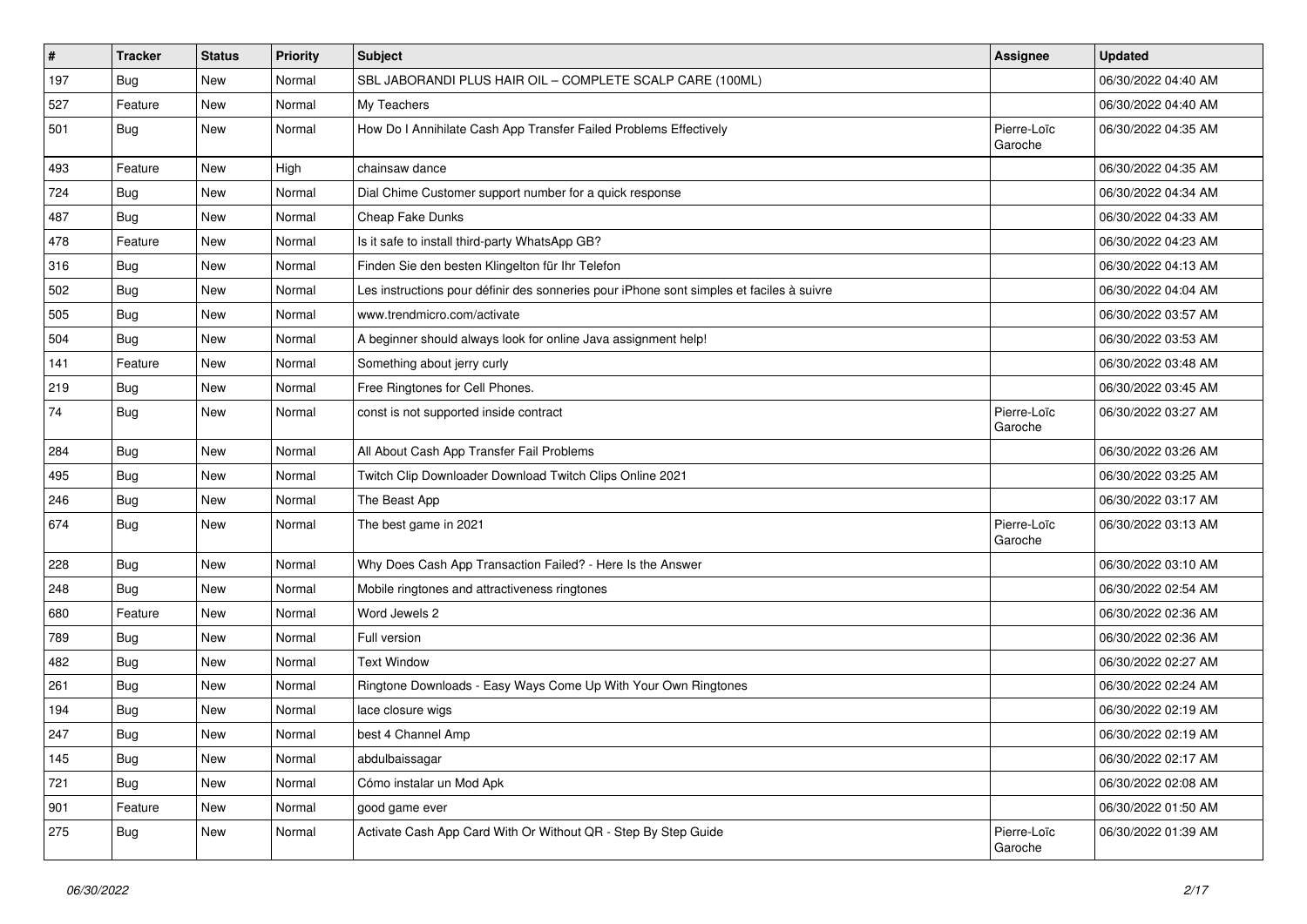| #   | <b>Tracker</b> | <b>Status</b> | Priority | <b>Subject</b>                                                                                                                               | <b>Assignee</b>        | <b>Updated</b>      |
|-----|----------------|---------------|----------|----------------------------------------------------------------------------------------------------------------------------------------------|------------------------|---------------------|
| 333 | <b>Bug</b>     | New           | Normal   | Mold Removal Services in Norfolk VA                                                                                                          |                        | 06/30/2022 01:23 AM |
| 75  | <b>Bug</b>     | <b>New</b>    | Normal   | exception File "checks/algebraicLoop.ml", line 368, characters 16-22: Assertion failed                                                       |                        | 06/30/2022 01:21 AM |
| 255 | Feature        | New           | Normal   | best doctor for psoriasis                                                                                                                    |                        | 06/30/2022 01:12 AM |
| 126 | Feature        | New           | Normal   | Stussy Air Force 1 replica                                                                                                                   |                        | 06/30/2022 01:11 AM |
| 696 | Bug            | New           | Normal   | How to Install the TuMangaOnline App                                                                                                         |                        | 06/30/2022 01:09 AM |
| 244 | Bug            | New           | Normal   | Quels sont les avantages des stations de radio en ligne.                                                                                     |                        | 06/30/2022 01:07 AM |
| 707 | <b>Bug</b>     | New           | Normal   | Why Accounting Assignments Are Beneficial For The Students?                                                                                  | Pierre-Loïc<br>Garoche | 06/30/2022 01:06 AM |
| 258 | Bug            | New           | Normal   | Fake Nike Dunk High AMBUSH Deep Royal                                                                                                        |                        | 06/30/2022 12:31 AM |
| 183 | Bug            | <b>New</b>    | Normal   | Nursing Assignment Help Online                                                                                                               |                        | 06/30/2022 12:24 AM |
| 589 | Bug            | New           | Normal   | How can I get the cash app phone number of customer support?                                                                                 |                        | 06/30/2022 12:20 AM |
| 180 | Feature        | New           | Normal   | homoeobazaar                                                                                                                                 |                        | 06/30/2022 12:17 AM |
| 281 | Feature        | <b>New</b>    | Normal   | what are the types of Ringtones?                                                                                                             | Anonymous              | 06/30/2022 12:04 AM |
| 76  | <b>Bug</b>     | New           | Normal   | Import error: Load error: imported node real_to_int declared in a regular Lustre file. File "include/conv.lusi", line 1,<br>characters 0-64: |                        | 06/29/2022 11:57 PM |
| 214 | Feature        | <b>New</b>    | Normal   | Five Christmas Apps For Apple Users                                                                                                          |                        | 06/29/2022 11:50 PM |
| 486 | Bug            | New           | Low      | <b>HP Wireless Printer Setup</b>                                                                                                             | Anonymous              | 06/29/2022 11:48 PM |
| 205 | <b>Bug</b>     | New           | Low      | Mens Designer Glasses                                                                                                                        |                        | 06/29/2022 11:48 PM |
| 175 | Feature        | New           | Normal   | All About Cash App Transfer Fail Problems                                                                                                    |                        | 06/29/2022 11:47 PM |
| 705 | Bug            | New           | Normal   | wuxiaworld                                                                                                                                   |                        | 06/29/2022 11:42 PM |
| 164 | Bug            | <b>New</b>    | Normal   | dfgbd                                                                                                                                        |                        | 06/29/2022 11:36 PM |
| 345 | Bug            | New           | Normal   | Stain Protection Services in Chesapeake VA                                                                                                   |                        | 06/29/2022 11:36 PM |
| 553 | Bug            | New           | Normal   | Cinema HD APK - Free Movie Enjoyment App on Android                                                                                          |                        | 06/29/2022 11:35 PM |
| 143 | Bug            | New           | Normal   | Bob lace front wigs                                                                                                                          |                        | 06/29/2022 11:22 PM |
| 623 | <b>Bug</b>     | New           | Normal   | Listen to online radio stations for mobile phones                                                                                            |                        | 06/29/2022 11:19 PM |
| 269 | Bug            | <b>New</b>    | Normal   | Is there such a site for app design?                                                                                                         | Anonymous              | 06/29/2022 11:19 PM |
| 515 | <b>Bug</b>     | New           | Normal   | Fragment Nike Dunk High Tokyo Fake                                                                                                           |                        | 06/29/2022 11:19 PM |
| 759 | <b>Bug</b>     | New           | Normal   | Canon IJ Network Tool                                                                                                                        | Pierre-Loïc<br>Garoche | 06/29/2022 11:16 PM |
| 510 | Feature        | <b>New</b>    | Normal   | Fashion                                                                                                                                      | Anonymous              | 06/29/2022 11:10 PM |
| 88  | <b>Bug</b>     | New           | Normal   | kind2 output: When for node arguments                                                                                                        | Pierre-Loïc<br>Garoche | 06/29/2022 11:10 PM |
| 537 | Bug            | <b>New</b>    | Normal   | Get tech assistance with customer support on ATT Yahoo email login issue.                                                                    |                        | 06/29/2022 11:06 PM |
| 664 | <b>Bug</b>     | New           | Normal   | Tea TV Apk Download - The Best Way to Watch Movies Offline                                                                                   |                        | 06/29/2022 11:00 PM |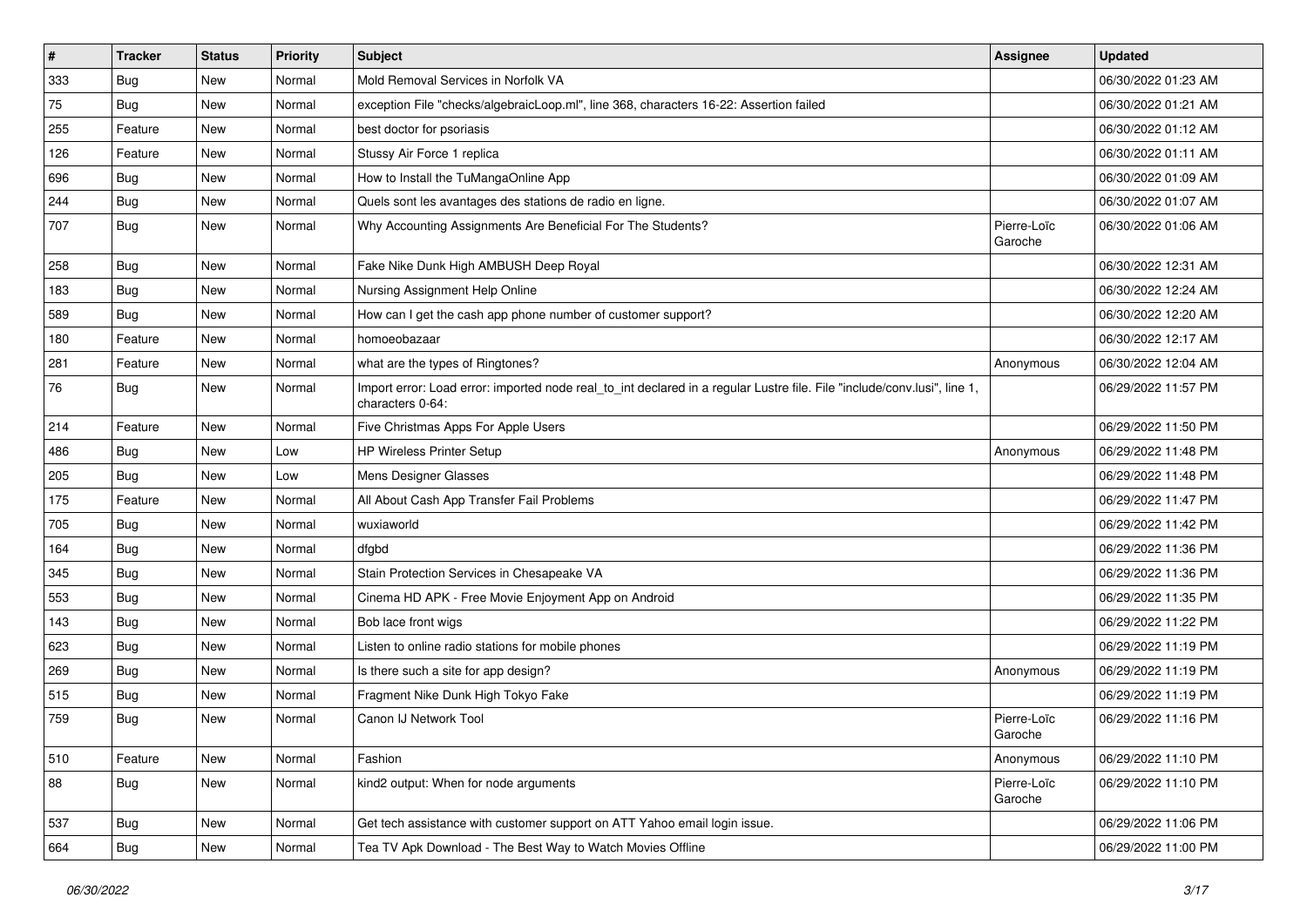| #   | <b>Tracker</b> | <b>Status</b> | <b>Priority</b> | <b>Subject</b>                                                                   | <b>Assignee</b>        | <b>Updated</b>      |
|-----|----------------|---------------|-----------------|----------------------------------------------------------------------------------|------------------------|---------------------|
| 811 | Bug            | New           | Normal          | Canon IJ Network Tool                                                            |                        | 06/29/2022 10:59 PM |
| 766 | Bug            | New           | Normal          | Pobreflix Mod APK Review                                                         |                        | 06/29/2022 10:55 PM |
| 136 | <b>Bug</b>     | New           | Normal          | snappow                                                                          |                        | 06/29/2022 10:52 PM |
| 189 | <b>Bug</b>     | New           | Normal          | <b>College Biology Writing Services</b>                                          |                        | 06/29/2022 10:51 PM |
| 687 | <b>Bug</b>     | New           | Normal          | How to use twitch.tv/activate?                                                   |                        | 06/29/2022 10:39 PM |
| 506 | <b>Bug</b>     | New           | Normal          | www.trendmicro.com/activate                                                      |                        | 06/29/2022 10:38 PM |
| 719 | <b>Bug</b>     | New           | Normal          | How Do I Send \$5000 Through Cash App Account With Ease?                         |                        | 06/29/2022 10:15 PM |
| 622 | <b>Bug</b>     | New           | Normal          | CheapestMedsShop   100% Safe Medicines Online in UK & AUS.                       |                        | 06/29/2022 10:10 PM |
| 190 | <b>Bug</b>     | New           | Normal          | All About Cash App Transfer Fail Problems                                        |                        | 06/29/2022 10:03 PM |
| 549 | <b>Bug</b>     | <b>New</b>    | Normal          | Radio Luisteren                                                                  |                        | 06/29/2022 10:01 PM |
| 555 | <b>Bug</b>     | New           | Normal          | web design development in hyderabad                                              |                        | 06/29/2022 09:50 PM |
| 150 | <b>Bug</b>     | New           | Normal          | dfgh                                                                             |                        | 06/29/2022 09:47 PM |
| 237 | Feature        | New           | Normal          | HP Printer Assistant Software   Download & Install HP Assistant                  |                        | 06/29/2022 09:37 PM |
| 522 | Feature        | New           | Normal          | Can You Check App Limits, If Cash app won't let me send money?                   |                        | 06/29/2022 09:36 PM |
| 507 | Bug            | New           | Normal          | central.bitdefender.com                                                          |                        | 06/29/2022 09:35 PM |
| 230 | <b>Bug</b>     | New           | Normal          | Add Money To Cash App Card - Auto Cash Apps                                      |                        | 06/29/2022 09:34 PM |
| 604 | Bug            | New           | Normal          | Idle Game Online                                                                 |                        | 06/29/2022 09:21 PM |
| 473 | Bug            | New           | Normal          | Floor Stripping Arlington MA                                                     |                        | 06/29/2022 09:20 PM |
| 257 | <b>Bug</b>     | New           | Normal          | Best latte machines                                                              |                        | 06/29/2022 09:17 PM |
| 490 | Bug            | New           | Normal          | Unlock cash app account by getting quick solutions from the technical executives |                        | 06/29/2022 09:14 PM |
| 788 | Bug            | New           | Normal          | Intro Maker Mod APK                                                              |                        | 06/29/2022 09:13 PM |
| 470 | <b>Bug</b>     | New           | Normal          | Commercial Floor Cleaning Westchester MA                                         |                        | 06/29/2022 09:07 PM |
| 461 | <b>Bug</b>     | <b>New</b>    | Normal          | Germs Removal Medford MA                                                         |                        | 06/29/2022 09:06 PM |
| 489 | <b>Bug</b>     | New           | Normal          | Get cash app refund instantly if sent to the wrong person                        |                        | 06/29/2022 09:03 PM |
| 567 | Bug            | New           | Normal          | Singapore assignment help                                                        |                        | 06/29/2022 09:03 PM |
| 520 | <b>Bug</b>     | New           | Normal          | What Is The Major Role Of Cash.app/Help and Support Page?                        |                        | 06/29/2022 08:57 PM |
| 764 | <b>Bug</b>     | New           | Normal          | What is available to see what I can watch HBO Max?                               |                        | 06/29/2022 08:50 PM |
| 603 | <b>Bug</b>     | New           | Normal          | Premiere gratuito da lista de IPTV                                               |                        | 06/29/2022 08:40 PM |
| 523 | <b>Bug</b>     | New           | Normal          | What Is The Right Google Account Recovery Aid To Regain Account Access?          | Pierre-Loïc<br>Garoche | 06/29/2022 08:37 PM |
| 466 | Bug            | New           | Normal          | Floor Stripping Westchester MA                                                   |                        | 06/29/2022 08:36 PM |
| 380 | <b>Bug</b>     | New           | Normal          | Moving Services in McLean VA                                                     |                        | 06/29/2022 08:29 PM |
| 662 | <b>Bug</b>     | New           | Normal          | Oreo TV Download - The Easiest Way to Watch Live TV                              |                        | 06/29/2022 08:19 PM |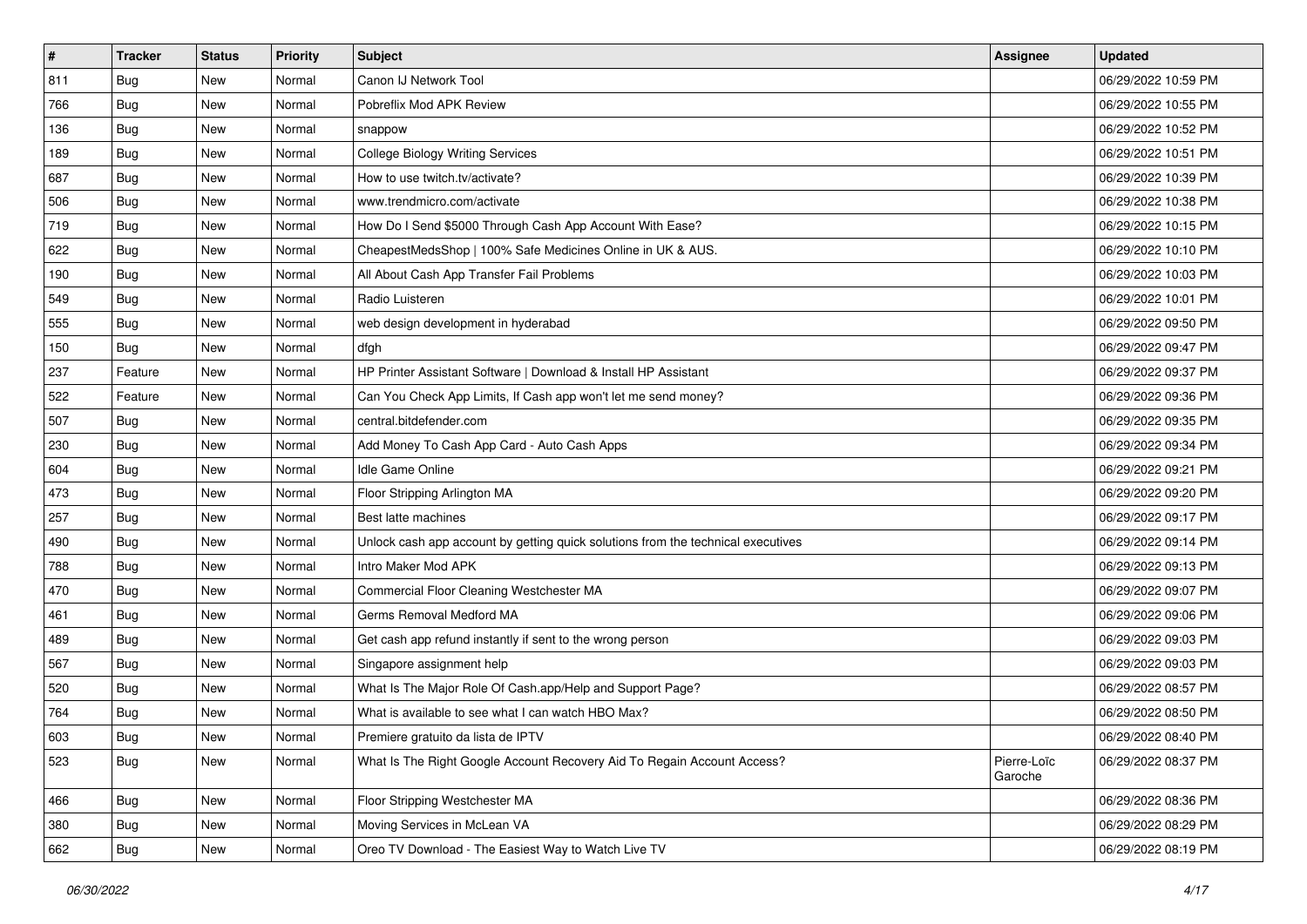| $\vert$ # | <b>Tracker</b> | <b>Status</b> | <b>Priority</b> | Subject                                                                      | Assignee               | <b>Updated</b>      |
|-----------|----------------|---------------|-----------------|------------------------------------------------------------------------------|------------------------|---------------------|
| 581       | <b>Bug</b>     | New           | Normal          | E-Learning Course Help                                                       |                        | 06/29/2022 08:19 PM |
| 597       | <b>Bug</b>     | New           | Normal          | Universo s / f Download                                                      |                        | 06/29/2022 08:19 PM |
| 492       | Bug            | New           | Normal          | HD Streamz MOD APK v3.5.5 (Keine Werbung)                                    |                        | 06/29/2022 08:18 PM |
| 146       | <b>Bug</b>     | New           | Normal          | bayabais                                                                     |                        | 06/29/2022 08:05 PM |
| 188       | <b>Bug</b>     | New           | Normal          | Why are university students buying assignments online?                       | Pierre-Loïc<br>Garoche | 06/29/2022 07:57 PM |
| 642       | Bug            | New           | Normal          | thong tin thoi tiet ngay hom nay                                             |                        | 06/29/2022 07:52 PM |
| 312       | <b>Bug</b>     | New           | Normal          | Stain Protection Services in Virginia Beach VA                               |                        | 06/29/2022 07:48 PM |
| 652       | Bug            | New           | Normal          | Sesame Health Benefits                                                       |                        | 06/29/2022 07:46 PM |
| 118       | Bug            | New           | Normal          | golf                                                                         | Anonymous              | 06/29/2022 07:36 PM |
| 799       | Bug            | New           | Normal          | Who Is an ETL Engineer                                                       |                        | 06/29/2022 07:36 PM |
| 712       | Bug            | New           | Normal          | <b>Tips and Tricks</b>                                                       |                        | 06/29/2022 07:26 PM |
| 1131      | Bug            | New           | Normal          | Calculatrice Forex pour calculer les paramètres de la copie des transactions |                        | 06/29/2022 07:24 PM |
| 142       | Feature        | <b>New</b>    | Normal          | About ashimary hair                                                          |                        | 06/29/2022 07:17 PM |
| 616       | Bug            | New           | Normal          | Buy Anavar Tablets   Anavar For Sale in USA, UK & Australia                  |                        | 06/29/2022 07:00 PM |
| 115       | Bug            | New           | Normal          | NFL LIVE STREAM                                                              |                        | 06/29/2022 07:00 PM |
| 922       | <b>Bug</b>     | New           | Normal          | Why Is The Need For Assignment Writing Services?                             |                        | 06/29/2022 06:48 PM |
| 658       | <b>Bug</b>     | New           | Normal          | Watermelon Nutrition Facts And Health Benefits                               |                        | 06/29/2022 06:46 PM |
| 151       | Feature        | New           | Normal          | Law Essay Writing Service - Assignments Planet                               |                        | 06/29/2022 06:45 PM |
| 578       | Feature        | New           | High            | Derrick Gore                                                                 | Pierre-Loïc<br>Garoche | 06/29/2022 06:45 PM |
| 282       | <b>Bug</b>     | New           | Normal          | Activate Cash App Card: Learn Simple Steps & Fix Errors                      |                        | 06/29/2022 06:36 PM |
| 678       | Bug            | New           | Normal          | How to be a winner in buidnow gg                                             |                        | 06/29/2022 06:31 PM |
| 551       | <b>Bug</b>     | New           | Normal          | Why Do Students Need Online Best Dissertation Writing Services?              |                        | 06/29/2022 06:30 PM |
| 701       | <b>Bug</b>     | New           | Normal          | Why Law Essay Helper UK is Necessary?                                        |                        | 06/29/2022 06:29 PM |
| 253       | <b>Bug</b>     | New           | Normal          | Florence Lawrence                                                            |                        | 06/29/2022 06:22 PM |
| 119       | Bug            | New           | Normal          | klhjigyu                                                                     |                        | 06/29/2022 06:19 PM |
| 767       | <b>Bug</b>     | <b>New</b>    | Normal          | apkmod                                                                       |                        | 06/29/2022 06:15 PM |
| 475       | <b>Bug</b>     | <b>New</b>    | Normal          | Floor Cleaning Arlington MA                                                  |                        | 06/29/2022 05:53 PM |
| 573       | <b>Bug</b>     | <b>New</b>    | Normal          | Experimente lo mejor en la aplicación Apk de juegos gratis                   |                        | 06/29/2022 05:48 PM |
| 92        | Bug            | New           | High            | expression should have been normalized in EMF backend                        | Pierre-Loïc<br>Garoche | 06/29/2022 05:44 PM |
| 153       | Bug            | New           | Normal          | urgent loan online                                                           | Christophe<br>Garion   | 06/29/2022 05:43 PM |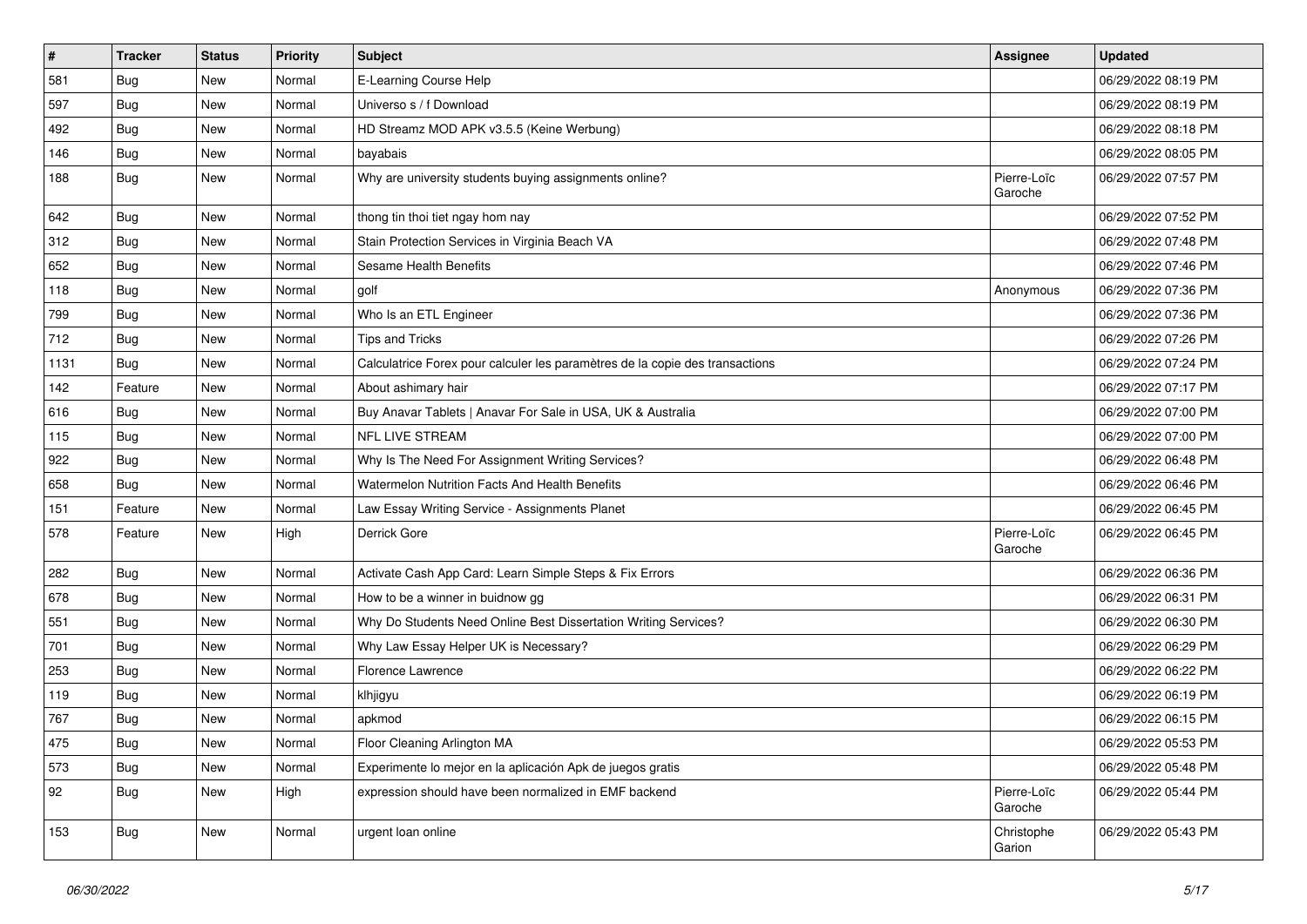| $\pmb{\sharp}$ | <b>Tracker</b> | <b>Status</b> | Priority | <b>Subject</b>                                                                                                                                                                                                                                                        | <b>Assignee</b>        | <b>Updated</b>      |
|----------------|----------------|---------------|----------|-----------------------------------------------------------------------------------------------------------------------------------------------------------------------------------------------------------------------------------------------------------------------|------------------------|---------------------|
| 132            | Bug            | New           | Normal   | concrete-everything                                                                                                                                                                                                                                                   |                        | 06/29/2022 05:41 PM |
| 771            | Bug            | New           | Normal   | united airlines baggage policy                                                                                                                                                                                                                                        |                        | 06/29/2022 05:39 PM |
| 1069           | Bug            | New           | Normal   | how to get cash app support phone number 24*7 available                                                                                                                                                                                                               |                        | 06/29/2022 05:37 PM |
| 264            | Bug            | New           | Normal   | We Buy Your Unwanted Car                                                                                                                                                                                                                                              | Corentin<br>Lauverjat  | 06/29/2022 05:36 PM |
| 624            | Bug            | New           | Normal   | Use go with the Driving Directions for your go                                                                                                                                                                                                                        |                        | 06/29/2022 05:22 PM |
| 516            | Bug            | New           | Normal   | Does Cash App Help To Get Cash App Refund Without Any Interruption?                                                                                                                                                                                                   |                        | 06/29/2022 05:12 PM |
| 628            | Bug            | New           | Normal   | CV reviewing services!                                                                                                                                                                                                                                                |                        | 06/29/2022 05:09 PM |
| 657            | Bug            | New           | Normal   | Coconut Nutrition Facts And Health Benefits                                                                                                                                                                                                                           |                        | 06/29/2022 05:05 PM |
| 140            | <b>Bug</b>     | New           | Normal   | sugarbalanceusa                                                                                                                                                                                                                                                       |                        | 06/29/2022 04:56 PM |
| 491            | Feature        | New           | Normal   | Automatically download and paste Reddit wallpapers into Windows                                                                                                                                                                                                       |                        | 06/29/2022 04:55 PM |
| 782            | <b>Bug</b>     | New           | Normal   | Comment faire une sonnerie téléphonique                                                                                                                                                                                                                               |                        | 06/29/2022 04:47 PM |
| 803            | Feature        | New           | High     | Ketamine Online Store                                                                                                                                                                                                                                                 | Pierre-Loïc<br>Garoche | 06/29/2022 04:38 PM |
| 572            | Feature        | New           | Normal   | New features of WhatsApp Plus on Android phones                                                                                                                                                                                                                       | Pierre-Loïc<br>Garoche | 06/29/2022 04:10 PM |
| 481            | Bug            | New           | Normal   | Nur Online Shop                                                                                                                                                                                                                                                       |                        | 06/29/2022 03:52 PM |
| 772            | Bug            | New           | Normal   | united airlines baggage policy                                                                                                                                                                                                                                        |                        | 06/29/2022 03:40 PM |
| 289            | <b>Bug</b>     | New           | Normal   | Recover Yahoo Mail Forgotten Password - Explore Kanata Chinese                                                                                                                                                                                                        |                        | 06/29/2022 03:35 PM |
| 593            | Bug            | New           | Normal   | Eiffel Spark Ultimate C2 SN series is a fully synthetic range of advanced performance engine oils blended in high<br>performance fully synthetic (PAO – polyalphaolefin) basestocks fortified with advanced technology additive<br>system, specifically formulated to |                        | 06/29/2022 03:34 PM |
| 534            | Bug            | New           | Normal   | Know how to initiate cash app refund by contacting the technical team                                                                                                                                                                                                 | Pierre-Loïc<br>Garoche | 06/29/2022 03:23 PM |
| 497            | Bug            | New           | Normal   | Fake Nike Dunk Low Off-White Lot 50                                                                                                                                                                                                                                   |                        | 06/29/2022 03:23 PM |
| 717            | Bug            | New           | Normal   | Disney Plus Apk - Watch Movies and TV Shows on Your Device                                                                                                                                                                                                            |                        | 06/29/2022 03:10 PM |
| 592            | <b>Bug</b>     | New           | Normal   | Deezer Premium APK - Baixe músicas de qualquer lugar do mundo de graça                                                                                                                                                                                                |                        | 06/29/2022 03:10 PM |
| 694            | <b>Bug</b>     | New           | Normal   | How to Get Guidance On How To Cash App Withdrawal Limit?                                                                                                                                                                                                              | Christophe<br>Garion   | 06/29/2022 03:09 PM |
| 582            | <b>Bug</b>     | New           | Normal   | Cash App Won't Let Me Send Money If There Is A Low Balance Available                                                                                                                                                                                                  | Pierre-Loïc<br>Garoche | 06/29/2022 03:01 PM |
| 279            | <b>Bug</b>     | New           | High     | What is an essential feature of an internal communications app?                                                                                                                                                                                                       |                        | 06/29/2022 02:57 PM |
| 321            | Bug            | New           | Normal   | Tile & Grout Cleaning Services in Virginia Beach VA                                                                                                                                                                                                                   |                        | 06/29/2022 02:55 PM |
| 336            | Bug            | New           | Normal   | Tile & Grout Cleaning Services in Norfolk VA                                                                                                                                                                                                                          |                        | 06/29/2022 02:50 PM |
| 521            | Feature        | New           | Normal   | Check out the Cash app Card balance for an overdraft.                                                                                                                                                                                                                 | Pierre-Loïc<br>Garoche | 06/29/2022 02:34 PM |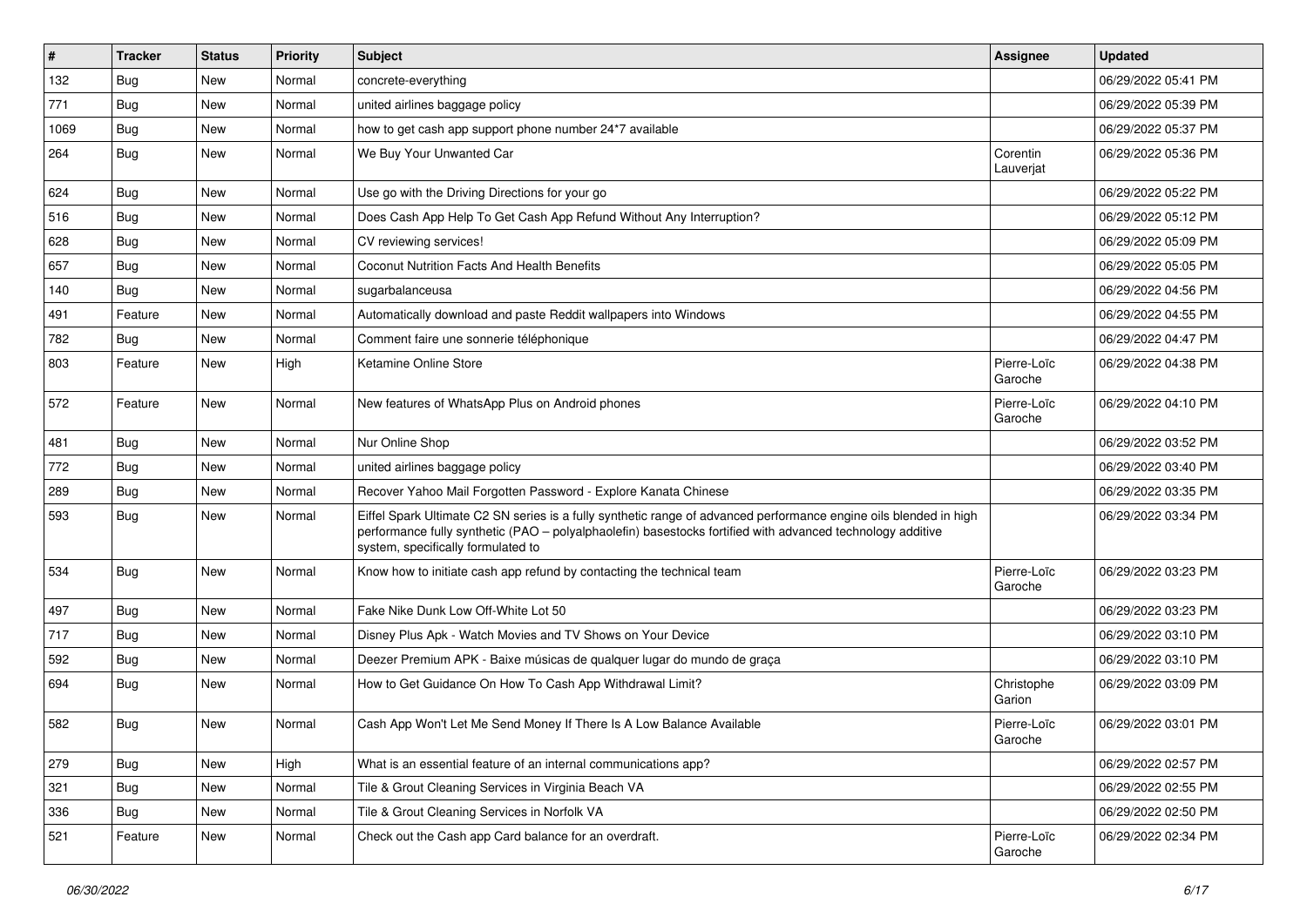| $\pmb{\sharp}$ | <b>Tracker</b> | <b>Status</b> | Priority | <b>Subject</b>                                                                | <b>Assignee</b>        | <b>Updated</b>      |
|----------------|----------------|---------------|----------|-------------------------------------------------------------------------------|------------------------|---------------------|
| 561            | <b>Bug</b>     | New           | Normal   | Enjoy the Full YouTube Premium Experience With YouTube Premium Membership     |                        | 06/29/2022 02:18 PM |
| 601            | <b>Bug</b>     | New           | Normal   | Best Essay Writing Service UK                                                 | Pierre-Loïc<br>Garoche | 06/29/2022 01:57 PM |
| 155            | Bug            | New           | Normal   | Cant access my cash app account                                               | Pierre-Loïc<br>Garoche | 06/29/2022 01:55 PM |
| 211            | Bug            | New           | Normal   | Problem in Cash App rebate? Call Cash App customer service number for help.   |                        | 06/29/2022 01:49 PM |
| 599            | Bug            | New           | Normal   | Do you know how to delete cash app account from your computer?                |                        | 06/29/2022 01:49 PM |
| 783            | Bug            | New           | Normal   | How Do I Determine The Reasons And Solutions To Fix Cash App Transfer Failed? |                        | 06/29/2022 01:42 PM |
| 718            | Bug            | New           | High     | Solve Complex Accounting Assignments                                          | Hamza<br>Bourbouh      | 06/29/2022 01:20 PM |
| 536            | Bug            | New           | Normal   | How to check the balance on the cash app card                                 | Hamza<br>Bourbouh      | 06/29/2022 01:17 PM |
| 559            | <b>Bug</b>     | New           | High     | What Are Permission For Applications like Facebook Sending MMS?               |                        | 06/29/2022 01:15 PM |
| 557            | Feature        | New           | Normal   | <b>Business Law Assignment Help</b>                                           |                        | 06/29/2022 01:12 PM |
| 519            | <b>Bug</b>     | New           | Normal   | Are you finding online UK Assignment writers?                                 |                        | 06/29/2022 01:01 PM |
| 820            | Bug            | New           | Normal   | Metal Slug Apk para Android                                                   |                        | 06/29/2022 12:55 PM |
| 1077           | Bug            | New           | Normal   | Les excellentes façons d'utiliser ces images                                  |                        | 06/29/2022 12:54 PM |
| 285            | <b>Bug</b>     | New           | Normal   | Have you ever written an essay?                                               |                        | 06/29/2022 12:45 PM |
| 157            | Bug            | New           | Normal   | Forget cash app pin                                                           |                        | 06/29/2022 12:43 PM |
| 774            | <b>Bug</b>     | New           | Normal   | Follow proper initiatives                                                     |                        | 06/29/2022 12:34 PM |
| 243            | Feature        | New           | Normal   | Reconstruir la pandilla de la mafia en Gangstar Vegas MOD APK                 |                        | 06/29/2022 12:33 PM |
| 512            | <b>Bug</b>     | New           | Normal   | The Importance Of Using Custom Writing Services                               |                        | 06/29/2022 12:33 PM |
| 531            | <b>Bug</b>     | New           | Normal   | Cheap Assignment Writing Service UK                                           | Anonymous              | 06/29/2022 12:18 PM |
| 612            | Bug            | New           | Normal   | Luxury Slingshot Rental                                                       |                        | 06/29/2022 12:15 PM |
| 161            | Bug            | New           | Normal   | dfdrtyuio                                                                     |                        | 06/29/2022 12:00 PM |
| 677            | Bug            | New           | Normal   | Logo Design Services Near Me                                                  |                        | 06/29/2022 11:58 AM |
| 661            | <b>Bug</b>     | New           | Normal   | Turbo VPN MOD APK Download                                                    |                        | 06/29/2022 11:57 AM |
| 586            | <b>Bug</b>     | New           | Normal   | Best Modifications For Your Mobile Phone                                      |                        | 06/29/2022 11:54 AM |
| 542            | <b>Bug</b>     | New           | Normal   | Web N Logo Design                                                             |                        | 06/29/2022 11:42 AM |
| 554            | <b>Bug</b>     | New           | Normal   | XvideoStudio Video Editor APK Free Download on TechToDown                     |                        | 06/29/2022 11:31 AM |
| 217            | <b>Bug</b>     | New           | Normal   | How this service matter most?                                                 |                        | 06/29/2022 11:28 AM |
| 1018           | <b>Bug</b>     | New           | Normal   | So erhalten Sie ein kostenloses Hörbuch                                       |                        | 06/29/2022 11:27 AM |
| 352            | <b>Bug</b>     | New           | Normal   | Tile & Grout Cleaning Services in Chesapeake VA                               |                        | 06/29/2022 11:19 AM |
| 509            | Feature        | New           | Normal   | Fashion                                                                       | Anonymous              | 06/29/2022 11:19 AM |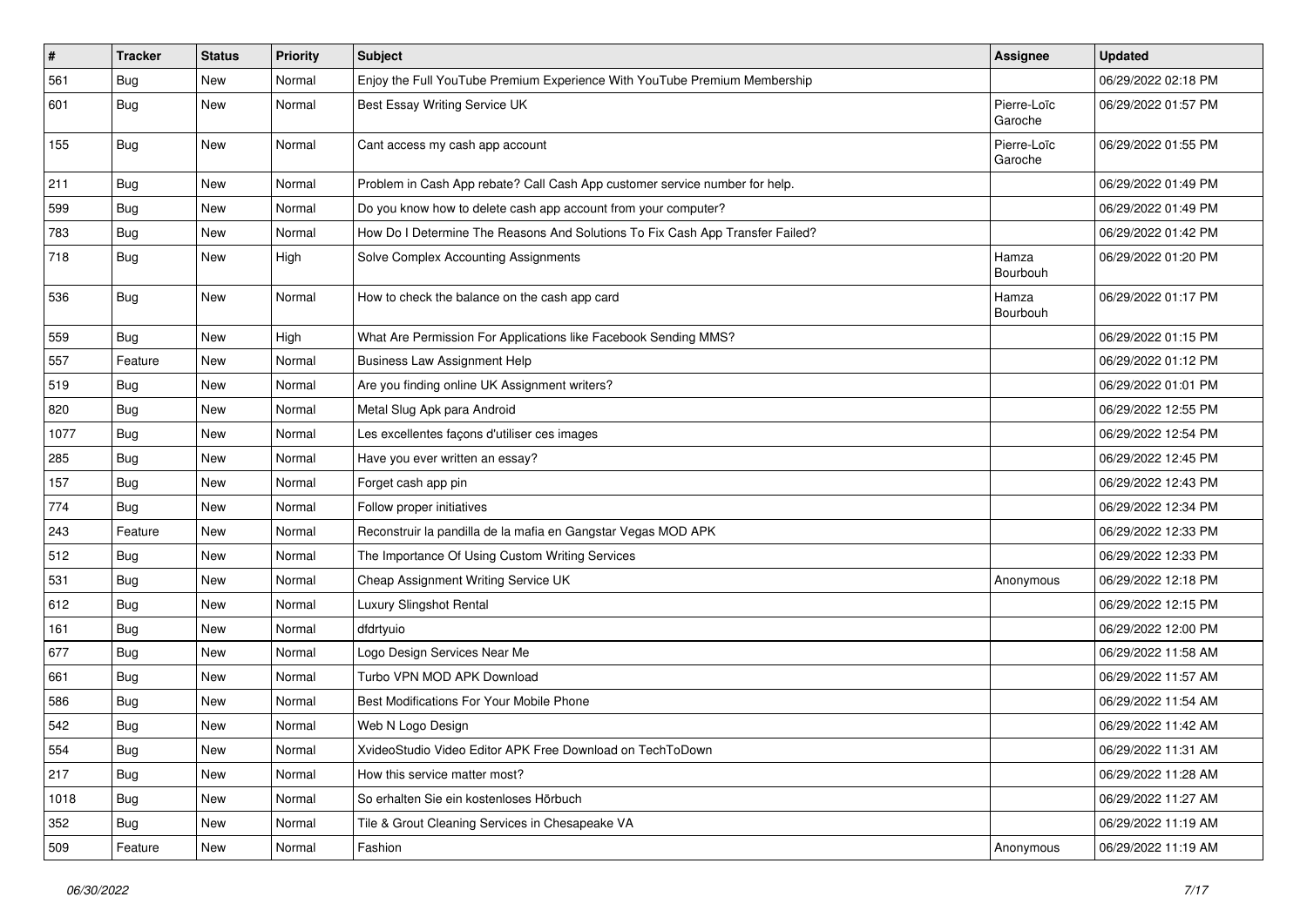| $\sharp$ | <b>Tracker</b> | <b>Status</b> | Priority | <b>Subject</b>                                                                                          | <b>Assignee</b>        | <b>Updated</b>      |
|----------|----------------|---------------|----------|---------------------------------------------------------------------------------------------------------|------------------------|---------------------|
| 659      | <b>Bug</b>     | New           | Normal   | Olive Oil Properties And Health Benefits                                                                |                        | 06/29/2022 11:15 AM |
| 650      | <b>Bug</b>     | New           | Normal   | <b>Cherries Health Benefits</b>                                                                         |                        | 06/29/2022 11:13 AM |
| 202      | <b>Bug</b>     | New           | Normal   | blonde wig                                                                                              |                        | 06/29/2022 11:08 AM |
| 618      | Bug            | New           | Normal   | Buy Steroids Online with OurMedicnes.com   Best Quality Steroids                                        |                        | 06/29/2022 10:57 AM |
| 762      | Bug            | New           | Normal   | How To Add Money To A Cash App Card If Struggling With Low Amount?                                      |                        | 06/29/2022 10:53 AM |
| 1087     | <b>Bug</b>     | New           | Normal   | How do new writers start out?                                                                           |                        | 06/29/2022 10:43 AM |
| 532      | Bug            | New           | Normal   | My Assignment Help                                                                                      |                        | 06/29/2022 10:39 AM |
| 602      | <b>Bug</b>     | New           | Normal   | Best Essay Writing Service UK                                                                           | Pierre-Loïc<br>Garoche | 06/29/2022 10:32 AM |
| 563      | Bug            | New           | Normal   | Understanding the Difference Between Free and Paid Mod Apks                                             |                        | 06/29/2022 10:32 AM |
| 708      | <b>Bug</b>     | New           | Normal   | Efficient ways to proceed with the cash app dispute process?                                            |                        | 06/29/2022 10:24 AM |
| 574      | <b>Bug</b>     | New           | Normal   | How to fix the Epson printer offline issue due to a wired connection?                                   |                        | 06/29/2022 10:23 AM |
| 133      | Bug            | New           | Normal   | craftlabs                                                                                               |                        | 06/29/2022 10:22 AM |
| 1107     | Feature        | New           | High     | Where do you have to find an application to watch news and sports videos?                               | Christophe<br>Garion   | 06/29/2022 10:16 AM |
| 587      | Bug            | New           | Normal   | Why Picsart Pro Offers Great Features                                                                   |                        | 06/29/2022 10:06 AM |
| 558      | Feature        | New           | Normal   | <b>Stunning Classic Sofas</b>                                                                           |                        | 06/29/2022 10:03 AM |
| 682      | Bug            | New           | Normal   | Does Facebook customer service live chat allow to speak with someone?                                   |                        | 06/29/2022 09:56 AM |
| 787      | <b>Bug</b>     | New           | Normal   | Assured Assignment Help                                                                                 |                        | 06/29/2022 09:56 AM |
| 571      | <b>Bug</b>     | New           | Normal   | How may the Cash app dispute your trade?                                                                | Pierre-Loïc<br>Garoche | 06/29/2022 09:47 AM |
| 576      | Bug            | New           | Normal   | So laden Sie ein Instagram-Bild herunter                                                                |                        | 06/29/2022 09:47 AM |
| 646      | Feature        | New           | Normal   | Collaborative Research Group                                                                            |                        | 06/29/2022 09:46 AM |
| 684      | <b>Bug</b>     | New           | Normal   | Difference between paper map and online map                                                             |                        | 06/29/2022 09:46 AM |
| 598      | <b>Bug</b>     | New           | Normal   | Universo s / f Download                                                                                 |                        | 06/29/2022 09:45 AM |
| 673      | Bug            | New           | Normal   | Learn the basics of pixel art - Clear grid                                                              |                        | 06/29/2022 09:44 AM |
| 540      | <b>Bug</b>     | New           | Normal   | Why Haven't I Received My Cash App Card? Can I get t the reasons behind it                              |                        | 06/29/2022 09:42 AM |
| 546      | Feature        | New           | Normal   | Quickbooks Error                                                                                        |                        | 06/29/2022 09:42 AM |
| 583      | Bug            | New           | High     | Need the Cash app customer service phone number?                                                        |                        | 06/29/2022 09:28 AM |
| 1116     | Bug            | New           | Normal   | ipTV smarts pro                                                                                         |                        | 06/29/2022 09:27 AM |
| 479      | Bug            | New           | Normal   | Limousine Service Bellevue WA                                                                           |                        | 06/29/2022 09:16 AM |
| 1114     | <b>Bug</b>     | New           | Normal   | To control the car, all you must do is click to go left or right and release the button to go straight. |                        | 06/29/2022 09:05 AM |
| 63       | Feature        | New           | Normal   | Skip normalization step in mutation generation if it possible                                           | Pierre-Loïc<br>Garoche | 06/29/2022 08:54 AM |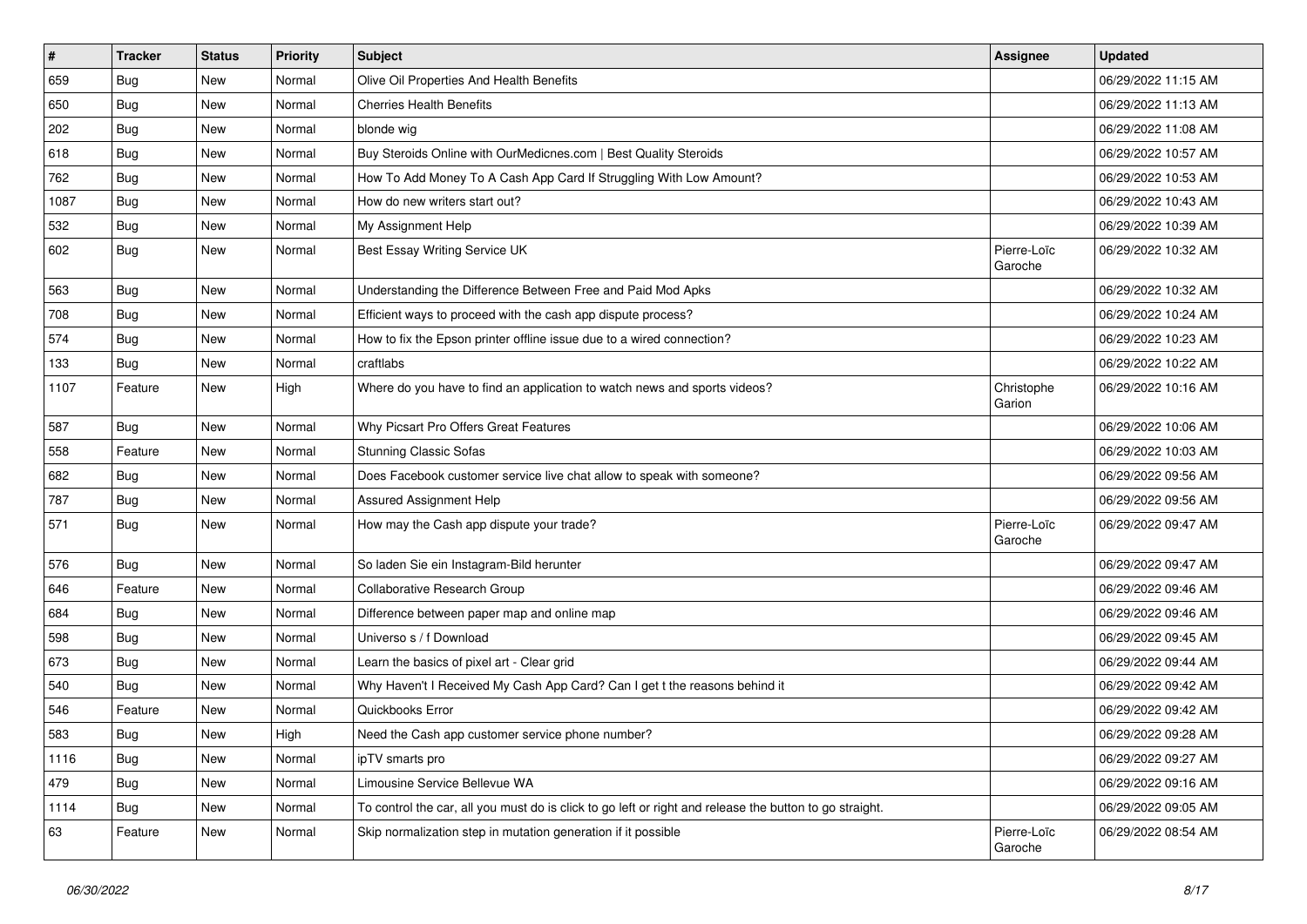| $\sharp$ | <b>Tracker</b> | <b>Status</b> | <b>Priority</b> | Subject                                                                    | <b>Assignee</b>        | <b>Updated</b>      |
|----------|----------------|---------------|-----------------|----------------------------------------------------------------------------|------------------------|---------------------|
| 800      | <b>Bug</b>     | New           | Normal          | Who Is an ETL Engineer                                                     |                        | 06/29/2022 08:54 AM |
| 655      | <b>Bug</b>     | New           | Normal          | <b>Eggplant Health Benefits</b>                                            |                        | 06/29/2022 08:18 AM |
| 216      | Feature        | New           | High            | Barry Keoghan                                                              | Pierre-Loïc<br>Garoche | 06/29/2022 08:05 AM |
| 185      | Bug            | New           | Normal          | Non-Plagiarized Research Writing                                           |                        | 06/29/2022 07:58 AM |
| 806      | Feature        | New           | Normal          | Go everywhere thanks to mapquest driving directions                        |                        | 06/29/2022 07:38 AM |
| 668      | Bug            | New           | Normal          | Get to know Cash App Refund Process here                                   |                        | 06/29/2022 07:21 AM |
| 494      | Bug            | New           | Normal          | <b>Buy Discussion Post</b>                                                 |                        | 06/29/2022 07:13 AM |
| 615      | Bug            | New           | Normal          | CheapestMedsShop   100% Safe Medicines Online in USA UK & AUS.             |                        | 06/29/2022 07:03 AM |
| 613      | Bug            | <b>New</b>    | Normal          | Buy Aspadol 100mg Tab Online in US, UK, AU   Erospharmacy                  |                        | 06/29/2022 07:00 AM |
| 761      | Bug            | New           | Normal          | What is it about basketball that makes it so popular in the United States? | Corentin<br>Lauverjat  | 06/29/2022 06:51 AM |
| 695      | Bug            | New           | Normal          | Refer Listas IPTV Apk                                                      |                        | 06/29/2022 06:50 AM |
| 262      | <b>Bug</b>     | New           | Normal          | It this true to dealing Wuth                                               |                        | 06/29/2022 06:48 AM |
| 134      | Bug            | New           | Normal          | wisegolfers                                                                |                        | 06/29/2022 06:38 AM |
| 225      | Bug            | New           | Normal          | instant personal loan                                                      |                        | 06/29/2022 06:37 AM |
| 347      | <b>Bug</b>     | New           | Normal          | Eco/Green Cleaning Services in Chesapeake VA                               |                        | 06/29/2022 06:35 AM |
| 450      | <b>Bug</b>     | New           | Normal          | Floor Stripping Quincy MA                                                  |                        | 06/29/2022 06:32 AM |
| 552      | Feature        | New           | Normal          | Radio rfm and the benefits of radio rfm                                    |                        | 06/29/2022 06:28 AM |
| 812      | Feature        | New           | Normal          | canon.com/ijsetup                                                          |                        | 06/29/2022 06:04 AM |
| 457      | Bug            | New           | Normal          | <b>Carpet Cleaning Medford MA</b>                                          |                        | 06/29/2022 06:00 AM |
| 222      | Bug            | New           | Normal          | Social Profile links                                                       |                        | 06/29/2022 05:59 AM |
| 184      | Bug            | New           | Normal          | Affordable Business Writing Services                                       |                        | 06/29/2022 05:53 AM |
| 704      | <b>Bug</b>     | New           | Normal          | Reach support team of Chime Customer Service for instant help              |                        | 06/29/2022 05:49 AM |
| 400      | <b>Bug</b>     | New           | Normal          | Office Moving Services in Potomac MD                                       |                        | 06/29/2022 05:42 AM |
| 465      | Bug            | New           | Normal          | Carpet Cleaning Westchester MA                                             |                        | 06/29/2022 05:35 AM |
| 524      | <b>Bug</b>     | New           | Normal          | How Does Google Account Recovery Work If Your Account Is Hacked?           |                        | 06/29/2022 05:32 AM |
| 178      | <b>Bug</b>     | New           | Normal          | transparent lace wigs                                                      |                        | 06/29/2022 05:31 AM |
| 564      | Bug            | New           | Normal          | How To Install RepelisPlus On Your Android Phone?                          |                        | 06/29/2022 05:11 AM |
| 796      | Bug            | New           | Normal          | How Does Cash App ++ actually work and What is the process of it           |                        | 06/29/2022 05:10 AM |
| 1117     | Bug            | New           | Normal          | Equal Words - Word search game for PC and Windows Phone                    |                        | 06/29/2022 04:58 AM |
| 609      | <b>Bug</b>     | New           | High            | Online Trusted Medicine Store in US for Health - Genericmedsupply          |                        | 06/29/2022 04:53 AM |
| 770      | <b>Bug</b>     | New           | Normal          | Canon IJ Network Tool                                                      |                        | 06/29/2022 04:48 AM |
| 245      | <b>Bug</b>     | New           | Normal          | Write My Essay For Me Cheap                                                |                        | 06/29/2022 04:10 AM |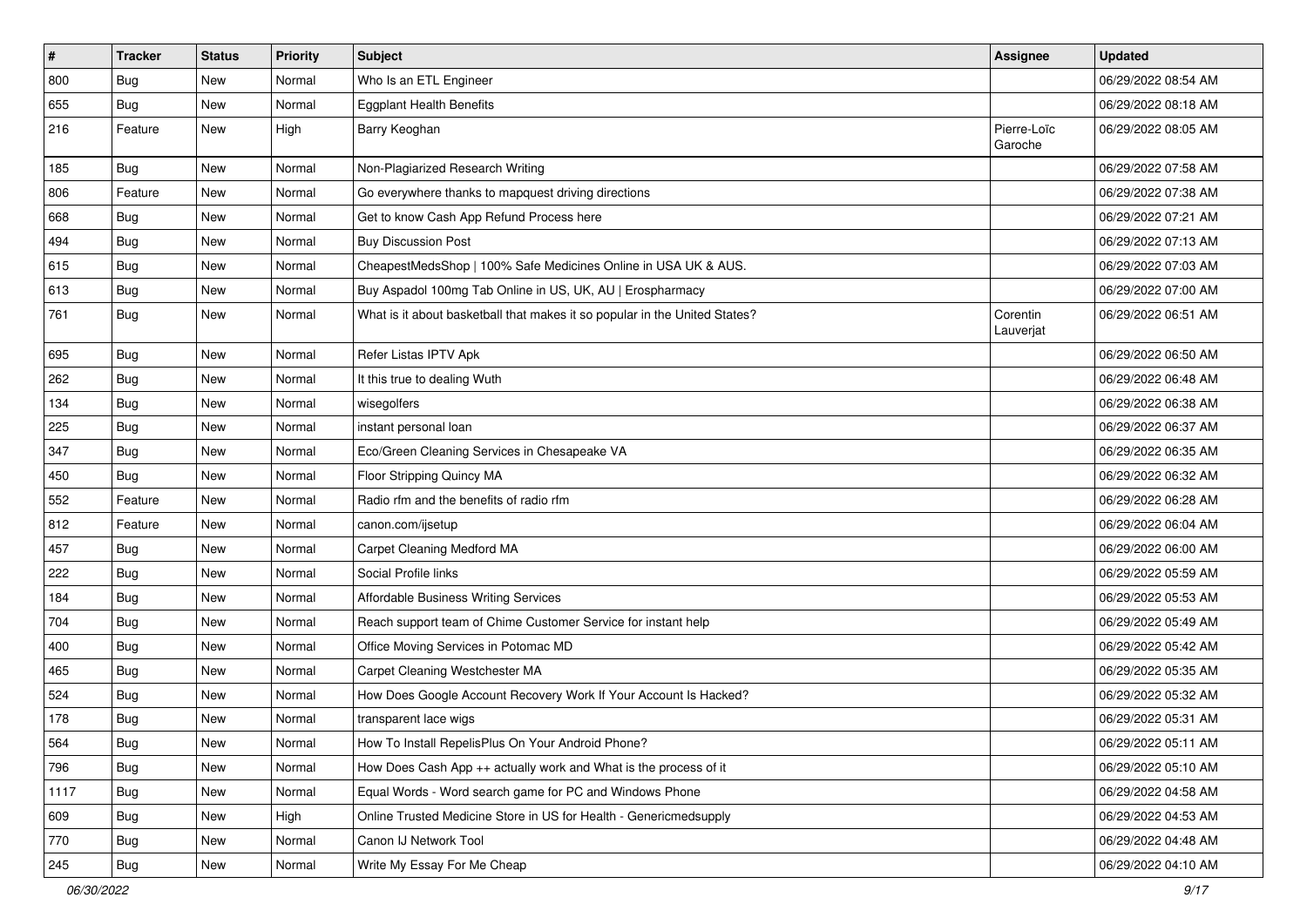| $\vert$ # | <b>Tracker</b> | <b>Status</b> | <b>Priority</b> | <b>Subject</b>                                                                      | <b>Assignee</b>        | <b>Updated</b>      |
|-----------|----------------|---------------|-----------------|-------------------------------------------------------------------------------------|------------------------|---------------------|
| 526       | <b>Bug</b>     | New           | Normal          | Soundcloud to mp3 converter - Download Soundcloud songs                             |                        | 06/29/2022 04:01 AM |
| 804       | <b>Bug</b>     | New           | Normal          | Review                                                                              |                        | 06/29/2022 03:32 AM |
| 709       | <b>Bug</b>     | New           | Normal          | How To Load Cash App Card At Walmart Without Having To Face Any Hassle?             |                        | 06/29/2022 03:26 AM |
| 639       | <b>Bug</b>     | New           | Normal          | thong tin chinh xac                                                                 |                        | 06/29/2022 02:44 AM |
| 798       | Bug            | New           | Normal          | Who Is an ETL Engineer                                                              |                        | 06/29/2022 02:44 AM |
| 634       | Bug            | New           | Normal          | Buy Vidalista Tablets (Tadalafil) at [\$25 OFF + Free Shipping] Vidalistatablets    |                        | 06/29/2022 02:25 AM |
| 614       | <b>Bug</b>     | New           | Normal          | Como baixar o MOD APK no celular                                                    |                        | 06/29/2022 02:22 AM |
| 606       | Feature        | New           | Normal          | Play unblocked cookie crush 3                                                       | Pierre-Loïc<br>Garoche | 06/29/2022 01:42 AM |
| 528       | Bug            | New           | Normal          | Korean Mag                                                                          |                        | 06/29/2022 01:13 AM |
| 556       | Bug            | New           | Normal          | Play Game Mod Apk With Your Friends                                                 |                        | 06/29/2022 01:00 AM |
| 584       | <b>Bug</b>     | New           | Normal          | Want the cash app customer service number to check balance?                         |                        | 06/29/2022 01:00 AM |
| 591       | Bug            | New           | Normal          | How To Find Facebook Modifications For Your Spotify Premium Apk?                    |                        | 06/29/2022 12:40 AM |
| 671       | <b>Bug</b>     | New           | Normal          | Hot games                                                                           | Pierre-Loïc<br>Garoche | 06/29/2022 12:40 AM |
| 667       | <b>Bug</b>     | New           | Normal          | What Is a Ringtone?                                                                 |                        | 06/29/2022 12:34 AM |
| 703       | <b>Bug</b>     | New           | Normal          | For real-time help, dial Facebook customer service number                           |                        | 06/29/2022 12:30 AM |
| 250       | Bug            | New           | Normal          | Reviews of phone ringtones                                                          |                        | 06/29/2022 12:29 AM |
| 619       | <b>Bug</b>     | New           | Normal          | Online Trusted Medicine Store in US for Health - Genericmedsupply                   |                        | 06/29/2022 12:26 AM |
| 635       | Bug            | New           | Normal          | Buy Steroids Online with OurMedicnes.com   Best Quality Steroids                    |                        | 06/29/2022 12:17 AM |
| 550       | Bug            | New           | Normal          | Nederland FM - beste manieren om naar internationale radio op internet te luisteren |                        | 06/29/2022 12:06 AM |
| 669       | Feature        | New           | Normal          | Nursing Assignment Help                                                             |                        | 06/28/2022 11:16 PM |
| 797       | <b>Bug</b>     | New           | Normal          | Psychedelic                                                                         | Christophe<br>Garion   | 06/28/2022 11:11 PM |
| 265       | <b>Bug</b>     | New           | Normal          | 3 Faq's On Downloading To Your Apple Ipod                                           |                        | 06/28/2022 11:07 PM |
| 530       | <b>Bug</b>     | <b>New</b>    | Normal          | Cheap Assignment Writing Service UK                                                 | Anonymous              | 06/28/2022 11:00 PM |
| 541       | Bug            | New           | Normal          | How to fix the cash app payment failed errors?                                      |                        | 06/28/2022 10:56 PM |
| 588       | <b>Bug</b>     | New           | Normal          | YouTube Vanced Apk Manager App - Como instalá-lo                                    |                        | 06/28/2022 10:56 PM |
| 689       | <b>Bug</b>     | New           | Normal          | How to use twitch.tv/activate?                                                      |                        | 06/28/2022 10:48 PM |
| 715       | <b>Bug</b>     | New           | Normal          | Puppy Playtime Descargar gratis                                                     |                        | 06/28/2022 10:46 PM |
| 808       | <b>Bug</b>     | New           | Normal          | Sinnvolle Guten-Morgen-Grüße                                                        |                        | 06/28/2022 10:45 PM |
| 723       | <b>Bug</b>     | New           | High            | The best horror game in 2021                                                        | Christophe<br>Garion   | 06/28/2022 10:32 PM |
| 805       | Bug            | New           | Normal          | Ketamine Online Store                                                               | Christophe<br>Garion   | 06/28/2022 10:04 PM |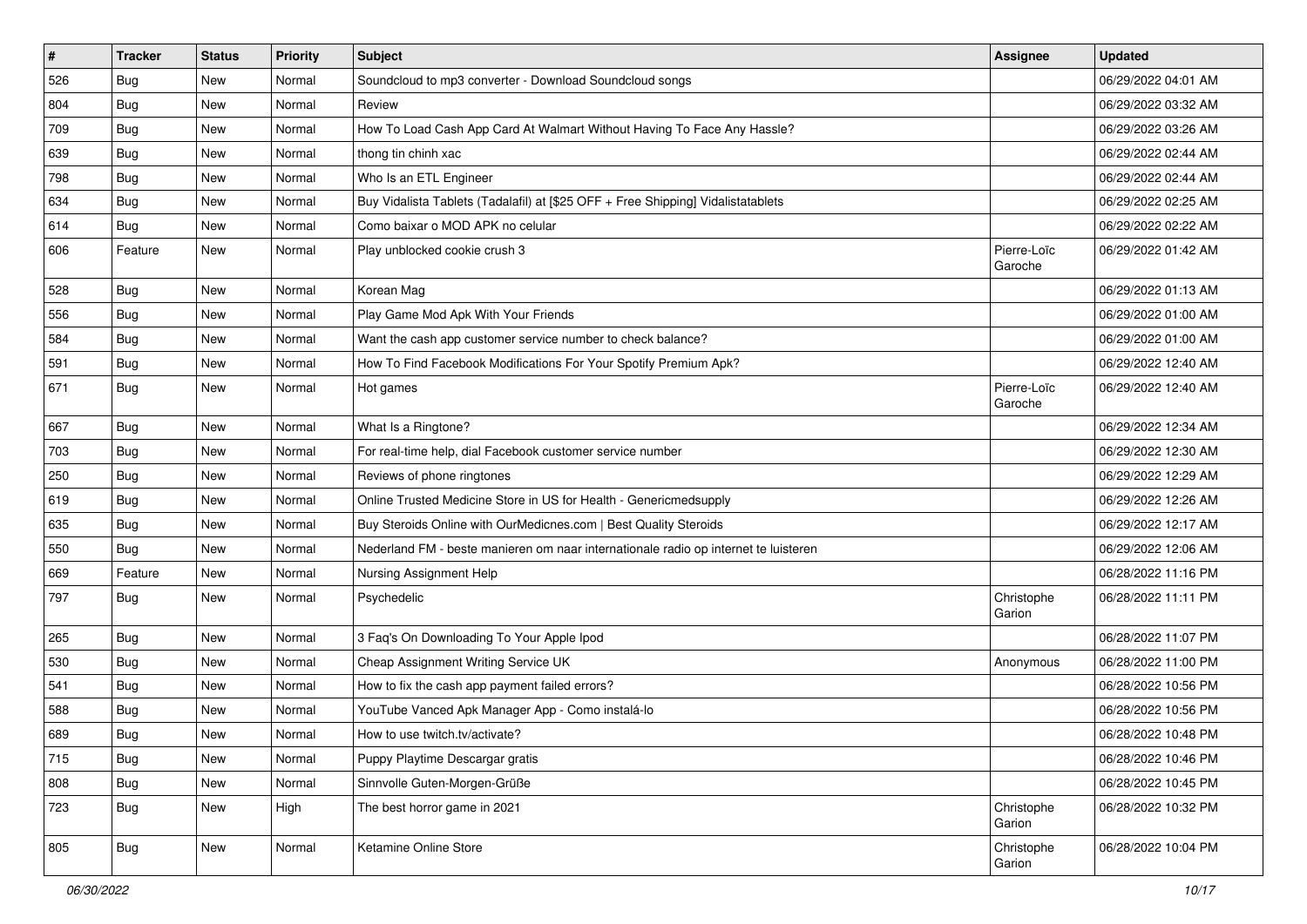| $\vert$ # | Tracker    | <b>Status</b> | <b>Priority</b> | <b>Subject</b>                                                            | <b>Assignee</b>        | <b>Updated</b>      |
|-----------|------------|---------------|-----------------|---------------------------------------------------------------------------|------------------------|---------------------|
| 173       | Feature    | New           | Normal          | private limited company registration                                      |                        | 06/28/2022 09:51 PM |
| 683       | Feature    | <b>New</b>    | Normal          | Game creation                                                             |                        | 06/28/2022 09:51 PM |
| 886       | <b>Bug</b> | New           | Normal          | Is the Fox News Channel on Roku free?                                     |                        | 06/28/2022 09:36 PM |
| 656       | <b>Bug</b> | New           | Normal          | Kiwi Nutrition Facts And Health Benefits                                  |                        | 06/28/2022 08:54 PM |
| 518       | Bug        | <b>New</b>    | Normal          | How To Check The Balance Of Cash App Account By Taking Cash App Support?  |                        | 06/28/2022 08:51 PM |
| 139       | <b>Bug</b> | New           | Normal          | relseo                                                                    |                        | 06/28/2022 08:48 PM |
| 239       | <b>Bug</b> | New           | Normal          | Algunas características más de Choices MOD APK                            |                        | 06/28/2022 08:47 PM |
| 672       | Bug        | New           | Normal          | The easiest way to delete ringtones on iPhone                             |                        | 06/28/2022 08:44 PM |
| 138       | <b>Bug</b> | New           | Normal          | own-sweethome                                                             |                        | 06/28/2022 08:42 PM |
| 711       | Bug        | <b>New</b>    | Normal          | Human Fall Flat Apk Download                                              |                        | 06/28/2022 08:27 PM |
| 740       | Feature    | New           | Normal          | Online Thesis Help USA                                                    |                        | 06/28/2022 08:25 PM |
| 171       | Feature    | New           | Normal          | loan management system                                                    |                        | 06/28/2022 08:24 PM |
| 594       | Feature    | New           | Normal          | How does research proposal help online make it easy for me?               |                        | 06/28/2022 08:23 PM |
| 474       | <b>Bug</b> | New           | Normal          | Floor Waxing Arlington MA                                                 |                        | 06/28/2022 08:10 PM |
| 569       | Bug        | New           | Normal          | What is the incoming and outgoing mail server for Outlook IMAP settings?  | Pierre-Loïc<br>Garoche | 06/28/2022 07:38 PM |
| 167       | <b>Bug</b> | New           | Normal          | instant loan without documents                                            | Anonymous              | 06/28/2022 07:35 PM |
| 663       | <b>Bug</b> | New           | Normal          | Know how the Cash app twitches words in a detailed way.                   | Pierre-Loïc<br>Garoche | 06/28/2022 07:08 PM |
| 229       | Feature    | New           | Normal          | How To Delete Cash App Account? - Check Out the Steps In Detail           |                        | 06/28/2022 07:06 PM |
| 888       | <b>Bug</b> | <b>New</b>    | Normal          | Is the Fox News Channel on Roku free?                                     |                        | 06/28/2022 06:58 PM |
| 123       | <b>Bug</b> | New           | Normal          | https://www.reddit.com/r/NRLgrandfinal2020/                               |                        | 06/28/2022 06:50 PM |
| 372       | <b>Bug</b> | New           | Normal          | Auto Transport Services in Arlington County VA                            |                        | 06/28/2022 06:49 PM |
| 271       | Feature    | New           | Normal          | Fashion                                                                   |                        | 06/28/2022 06:41 PM |
| 477       | <b>Bug</b> | New           | Normal          | What Does Online Coupon Mean?                                             |                        | 06/28/2022 06:40 PM |
| 693       | Feature    | New           | Normal          | How To Get My Money Back From The Cash App To Your Wallet?                |                        | 06/28/2022 06:38 PM |
| 733       | <b>Bug</b> | New           | Normal          | How does one go about getting a book deal?                                |                        | 06/28/2022 06:35 PM |
| 533       | <b>Bug</b> | New           | Normal          | How to complete the homework assignments in economics in the easiest way? |                        | 06/28/2022 06:26 PM |
| 1110      | <b>Bug</b> | New           | Normal          | Six Guns Mod Apk Answers Your Questions                                   | Pierre-Loïc<br>Garoche | 06/28/2022 06:26 PM |
| 149       | Bug        | New           | Normal          | dftgy                                                                     |                        | 06/28/2022 06:18 PM |
| 1000      | Bug        | New           | Normal          | Super easy way to zoom photos and upload to Instagram                     | Christophe<br>Garion   | 06/28/2022 06:14 PM |
| 207       | Feature    | New           | Low             | real estate lead conversion                                               |                        | 06/28/2022 06:09 PM |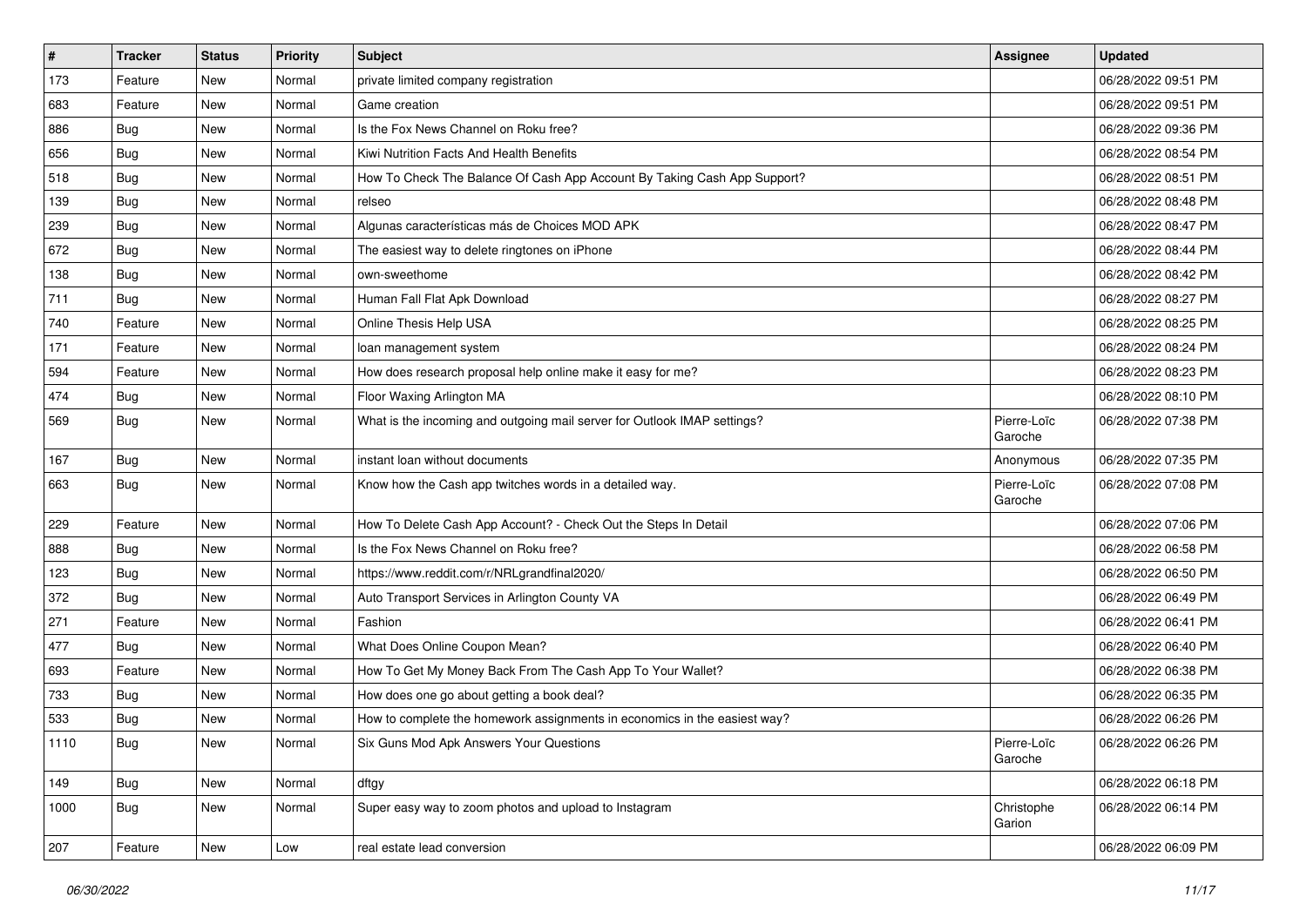| $\vert$ # | <b>Tracker</b> | <b>Status</b> | <b>Priority</b> | <b>Subject</b>                                              | <b>Assignee</b>        | <b>Updated</b>      |
|-----------|----------------|---------------|-----------------|-------------------------------------------------------------|------------------------|---------------------|
| 648       | Feature        | New           | Normal          | Plum Health Benefits                                        |                        | 06/28/2022 06:02 PM |
| 651       | <b>Bug</b>     | New           | Normal          | Salmon Health Benefits                                      |                        | 06/28/2022 05:49 PM |
| 780       | <b>Bug</b>     | New           | Normal          | Best Whatsapp Modified APKs                                 | Pierre-Loïc<br>Garoche | 06/28/2022 05:38 PM |
| 169       | Bug            | New           | Normal          | CV Maker - UAE CV Writing Agency                            |                        | 06/28/2022 05:38 PM |
| 813       | Feature        | New           | Normal          | Canon.com/ijsetup                                           |                        | 06/28/2022 05:15 PM |
| 508       | Bug            | New           | Normal          | hire a professional dissertation help                       |                        | 06/28/2022 04:58 PM |
| 643       | Bug            | New           | Normal          | Oreo TV Apk Download                                        |                        | 06/28/2022 04:57 PM |
| 159       | Bug            | New           | Normal          | xfguih njgkh                                                |                        | 06/28/2022 04:45 PM |
| 726       | <b>Bug</b>     | New           | Normal          | Mobile Application Development Services                     |                        | 06/28/2022 04:44 PM |
| 697       | Bug            | New           | Normal          | How to Descargar Pura TV For Android                        |                        | 06/28/2022 04:43 PM |
| 224       | Feature        | New           | Normal          | Instant Personal Loan                                       | Pierre-Loïc<br>Garoche | 06/28/2022 04:40 PM |
| 186       | Feature        | New           | Normal          | homoeobazaar                                                |                        | 06/28/2022 04:29 PM |
| 1115      | <b>Bug</b>     | New           | Normal          | How to access your saved favorite Tiktok                    |                        | 06/28/2022 03:59 PM |
| 793       | Feature        | New           | Urgent          | Where can I find cheap FIFA coins?                          | Pierre-Loïc<br>Garoche | 06/28/2022 03:41 PM |
| 769       | Bug            | New           | Normal          | check my cash app                                           |                        | 06/28/2022 03:29 PM |
| 816       | <b>Bug</b>     | New           | Normal          | Play Scribble io fun with everyone                          |                        | 06/28/2022 03:20 PM |
| 570       | <b>Bug</b>     | New           | Normal          | What is Sutton bank cash app customer service phone number? | Pierre-Loïc<br>Garoche | 06/28/2022 03:09 PM |
| 240       | Feature        | New           | Normal          | Juego interesante de Dragon Ball Legends MOD APK            |                        | 06/28/2022 02:55 PM |
| 980       | Bug            | New           | Normal          | Free Gas Cards for the Unemployed                           |                        | 06/28/2022 02:54 PM |
| 645       | <b>Bug</b>     | New           | Normal          | thong tin chinh xac nhat hom nay                            |                        | 06/28/2022 02:48 PM |
| 647       | Feature        | New           | Normal          | <b>Cranberry Health Benefits</b>                            |                        | 06/28/2022 02:47 PM |
| 776       | Bug            | New           | Normal          | Wibargain                                                   |                        | 06/28/2022 01:57 PM |
| 605       | Feature        | New           | Normal          | What will the future of logo design be like?                |                        | 06/28/2022 01:31 PM |
| 969       | <b>Bug</b>     | New           | Normal          | Watch NCAA Football Live Match Free                         |                        | 06/28/2022 01:31 PM |
| 280       | Bug            | <b>New</b>    | Normal          | Pacific Web Design                                          |                        | 06/28/2022 01:25 PM |
| 315       | <b>Bug</b>     | New           | Normal          | Dissertation help UK                                        |                        | 06/28/2022 01:20 PM |
| 729       | <b>Bug</b>     | New           | Normal          | Canon IJ Network Tool                                       |                        | 06/28/2022 01:10 PM |
| 545       | Feature        | New           | Normal          | Best Canvas Print Company                                   |                        | 06/28/2022 01:08 PM |
| 460       | <b>Bug</b>     | New           | Normal          | Floor Cleaning Medford MA                                   |                        | 06/28/2022 01:07 PM |
| 815       | Bug            | New           | Normal          | how do i call cash app customer service                     | Xavier Thirioux        | 06/28/2022 01:04 PM |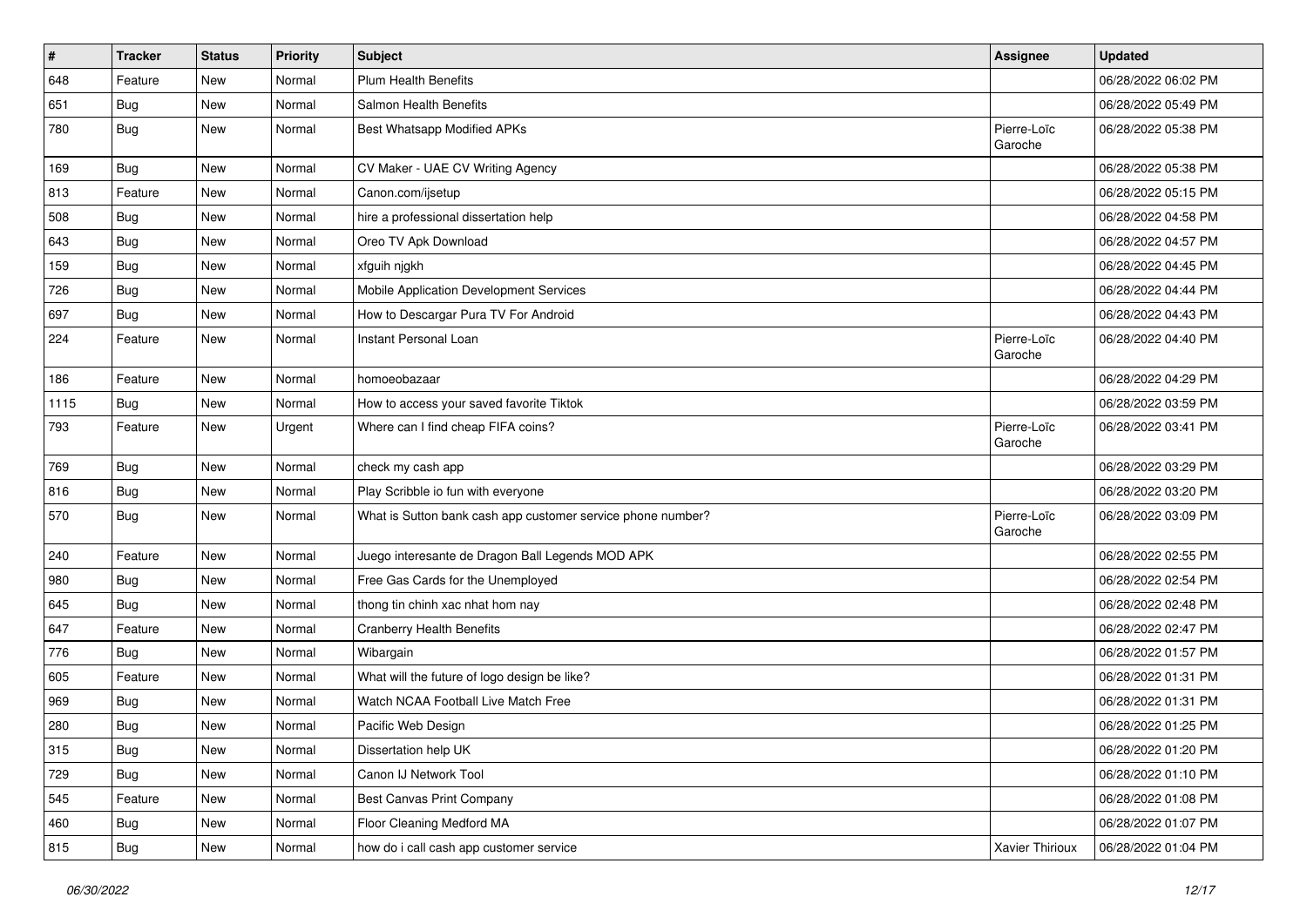| $\vert$ # | <b>Tracker</b> | <b>Status</b> | <b>Priority</b> | <b>Subject</b>                                                                                      | Assignee          | <b>Updated</b>      |
|-----------|----------------|---------------|-----------------|-----------------------------------------------------------------------------------------------------|-------------------|---------------------|
| 201       | <b>Bug</b>     | New           | Normal          | closure wig                                                                                         |                   | 06/28/2022 12:58 PM |
| 784       | <b>Bug</b>     | <b>New</b>    | Normal          | How To Add Money On Cash App Card And Check The Funds?                                              |                   | 06/28/2022 12:36 PM |
| 670       | Bug            | New           | Normal          | JTWhatsApp Apk - The New and Improved WhatsApp                                                      |                   | 06/28/2022 12:32 PM |
| 773       | <b>Bug</b>     | New           | Normal          | Spades - Play online free                                                                           |                   | 06/28/2022 12:26 PM |
| 471       | Bug            | <b>New</b>    | Normal          | Residential Floor Cleaning Westchester MA                                                           |                   | 06/28/2022 12:23 PM |
| 828       | <b>Bug</b>     | New           | Normal          | Nursery management                                                                                  |                   | 06/28/2022 12:10 PM |
| 206       | <b>Bug</b>     | New           | Low             | <b>Cheap Electric Bikes</b>                                                                         |                   | 06/28/2022 12:08 PM |
| 743       | <b>Bug</b>     | New           | Normal          | They promote 'pixel art' contests and a 'game jam' related to the work and figure of Carlos Casares |                   | 06/28/2022 12:04 PM |
| 690       | <b>Bug</b>     | New           | Normal          | campervan hire                                                                                      |                   | 06/28/2022 11:55 AM |
| 781       | <b>Bug</b>     | New           | Normal          | Free Whatsapp Group to Join                                                                         |                   | 06/28/2022 11:48 AM |
| 464       | <b>Bug</b>     | New           | Normal          | Upholstery Cleaning Westchester MA                                                                  |                   | 06/28/2022 11:39 AM |
| 785       | <b>Bug</b>     | New           | Normal          | How To Get Money Off Cash App Without Card Or With A Card?                                          |                   | 06/28/2022 11:35 AM |
| 174       | Feature        | New           | Normal          | Digital Marketing Philadelphia                                                                      |                   | 06/28/2022 11:34 AM |
| 627       | Bug            | New           | Normal          | <b>HELO</b>                                                                                         |                   | 06/28/2022 11:28 AM |
| 981       | <b>Bug</b>     | New           | Normal          | VidMate Mod APK                                                                                     |                   | 06/28/2022 11:24 AM |
| 976       | Bug            | New           | Normal          | How to delete the cash app account history right now?                                               | Hamza<br>Bourbouh | 06/28/2022 11:22 AM |
| 794       | Feature        | New           | Normal          | Safe place to buy fifa coins                                                                        |                   | 06/28/2022 11:15 AM |
| 810       | Feature        | New           | Normal          | how to remove viruses from a phone                                                                  |                   | 06/28/2022 11:13 AM |
| 637       | Feature        | New           | Normal          | Why do the Outlook rules not work in my account?                                                    |                   | 06/28/2022 11:12 AM |
| 129       | <b>Bug</b>     | New           | Normal          | xcvgbgh                                                                                             |                   | 06/28/2022 11:10 AM |
| 170       | Feature        | New           | Normal          | top mba colleges in bangalore                                                                       |                   | 06/28/2022 10:55 AM |
| 182       | <b>Bug</b>     | New           | Normal          | <b>Healthcare Custom Writing Services</b>                                                           |                   | 06/28/2022 10:53 AM |
| 611       | Feature        | New           | Normal          | Buy All Modafinil & Armodafinil Tablets @Buy Modafinil US                                           |                   | 06/28/2022 10:53 AM |
| 1129      | <b>Bug</b>     | New           | Normal          | how to enable direct deposit on cash app?                                                           |                   | 06/28/2022 10:44 AM |
| 469       | Bug            | New           | Normal          | Germs Removal Westchester MA                                                                        |                   | 06/28/2022 10:40 AM |
| 654       | Feature        | New           | Normal          | Peach Health Benefits                                                                               |                   | 06/28/2022 10:03 AM |
| 666       | <b>Bug</b>     | New           | Normal          | 470+ pages à colorier de Noël                                                                       |                   | 06/28/2022 10:02 AM |
| 809       | <b>Bug</b>     | New           | Normal          | Smash Karts - immerse yourself in the exciting race                                                 |                   | 06/28/2022 09:57 AM |
| 632       | <b>Bug</b>     | New           | Normal          | CheapestMedsShop   100% Safe Medicines Online in UK & AUS.                                          |                   | 06/28/2022 09:52 AM |
| 128       | <b>Bug</b>     | New           | Normal          | dfgbd                                                                                               |                   | 06/28/2022 09:48 AM |
| 997       | <b>Bug</b>     | New           | Normal          | 123.hp.com/laserjet                                                                                 |                   | 06/28/2022 09:48 AM |
| 565       | Bug            | New           | Normal          | How To Install RepelisPlus On Your Android Phone?                                                   |                   | 06/28/2022 09:46 AM |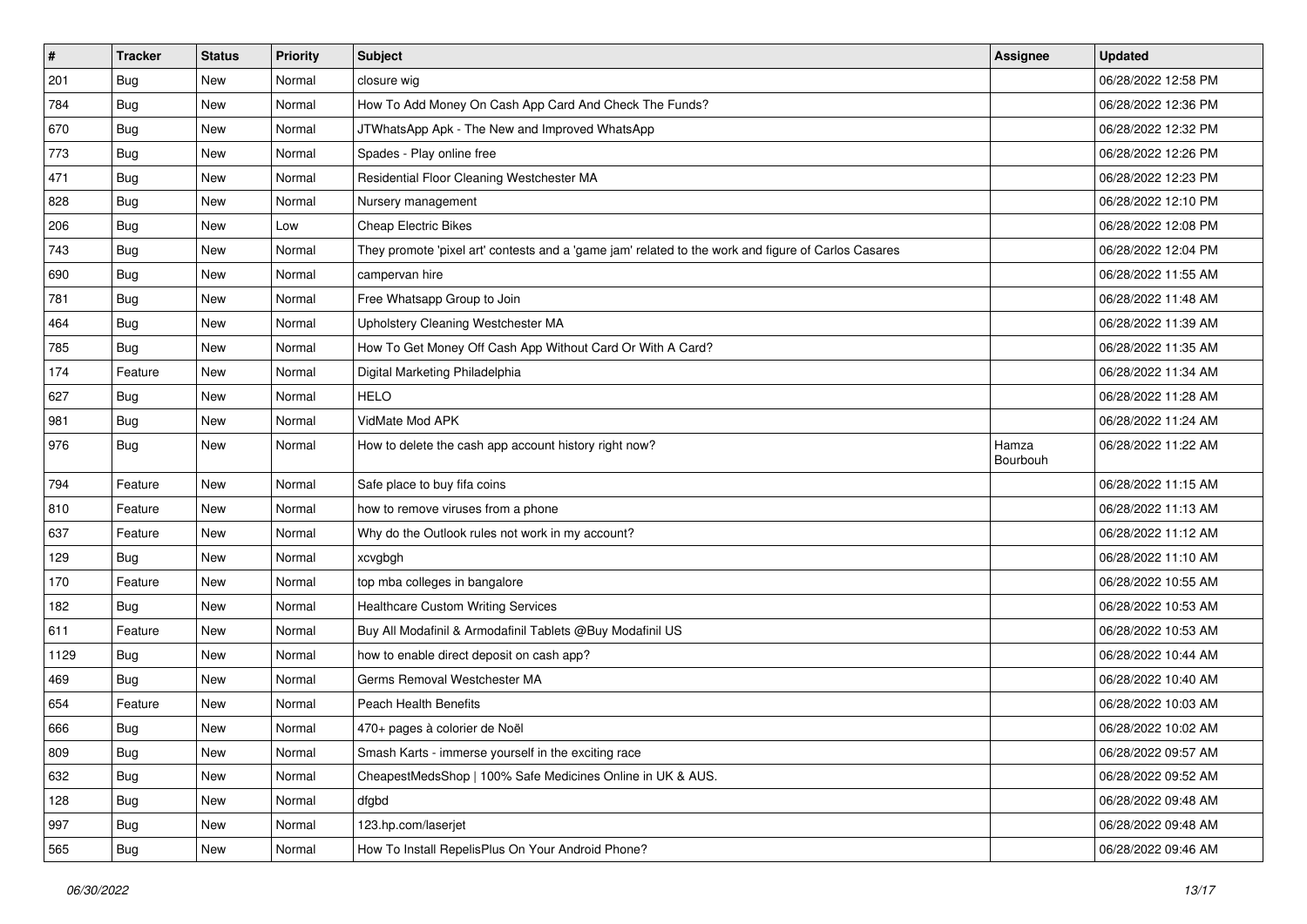| $\vert$ # | <b>Tracker</b> | <b>Status</b> | <b>Priority</b> | <b>Subject</b>                                                                                               | Assignee               | <b>Updated</b>      |
|-----------|----------------|---------------|-----------------|--------------------------------------------------------------------------------------------------------------|------------------------|---------------------|
| 610       | Feature        | New           | Normal          | CheapestMedsShop 100% Safe Medicines Online in USA UK & AUS.                                                 |                        | 06/28/2022 09:42 AM |
| 1100      | Feature        | New           | Low             | <b>Food Products</b>                                                                                         | Pierre-Loïc<br>Garoche | 06/28/2022 09:40 AM |
| 817       | <b>Bug</b>     | <b>New</b>    | Normal          | Pacman 30th Anniversary                                                                                      |                        | 06/28/2022 09:20 AM |
| 210       | <b>Bug</b>     | New           | Normal          | Issue with check symbol in Cash App? Dial assist number with calling Cash App customer service phone number. |                        | 06/28/2022 09:09 AM |
| 821       | Bug            | New           | Normal          | Nicoo - A Review of the Popular Battle Royale Game                                                           |                        | 06/28/2022 08:30 AM |
| 548       | <b>Bug</b>     | New           | Normal          | Web N Logo Design                                                                                            |                        | 06/28/2022 08:24 AM |
| 649       | Feature        | New           | Normal          | Pear Health Benefits                                                                                         |                        | 06/28/2022 08:04 AM |
| 1099      | Feature        | New           | Normal          | Whatsapp Plus - A New Way Of Communicating                                                                   |                        | 06/28/2022 07:57 AM |
| 608       | Feature        | <b>New</b>    | Normal          | How To Do Hotmail Password Reset Without Phone Number?                                                       |                        | 06/28/2022 07:39 AM |
| 722       | Bug            | New           | Normal          | Vergrößern Sie Instagram-Fotos mit instazoom                                                                 | Christophe<br>Garion   | 06/28/2022 07:21 AM |
| 734       | <b>Bug</b>     | New           | Normal          | DR. STRANGE: Multiverse of Scheduling Madness!                                                               |                        | 06/28/2022 07:07 AM |
| 621       | <b>Bug</b>     | New           | Normal          | Buy All Modafinil & Armodafinil Tablets @Buy Modafinil US                                                    |                        | 06/28/2022 06:49 AM |
| 640       | <b>Bug</b>     | New           | Normal          | play game with me                                                                                            |                        | 06/28/2022 06:33 AM |
| 973       | Feature        | New           | Normal          | Free NFL Streaming Sites                                                                                     |                        | 06/28/2022 06:27 AM |
| 629       | <b>Bug</b>     | New           | Normal          | How Can I Load Cash App Card at Walmart straight away?                                                       |                        | 06/28/2022 06:07 AM |
| 753       | <b>Bug</b>     | New           | Normal          | onlineessaygrader                                                                                            |                        | 06/28/2022 05:55 AM |
| 744       | <b>Bug</b>     | New           | Normal          | <b>Pixel Survive</b>                                                                                         |                        | 06/28/2022 05:13 AM |
| 702       | <b>Bug</b>     | New           | Normal          | Avail Chime Customer Service to know How To Get Chime Bank Statement                                         |                        | 06/28/2022 04:58 AM |
| 822       | Bug            | New           | Normal          | Dowload Your Boyfriend Game                                                                                  |                        | 06/28/2022 04:56 AM |
| 231       | Bug            | New           | Normal          | Is the ringtone download difficult or not?                                                                   | Pierre-Loïc<br>Garoche | 06/28/2022 04:48 AM |
| 620       | Bug            | New           | Normal          | Viagra Meds: Fastest & Quick Delivery On Your Doorstep - USA                                                 |                        | 06/28/2022 04:33 AM |
| 965       | <b>Bug</b>     | New           | Normal          | Go with cash app customer service to know where I can load my cash app card                                  |                        | 06/28/2022 04:30 AM |
| 685       | Bug            | New           | Low             | voutube thumbnail downloader                                                                                 | Pierre-Loïc<br>Garoche | 06/28/2022 04:26 AM |
| 577       | Bug            | New           | Normal          | Follow these easy steps to make Admiral Casino Login                                                         |                        | 06/28/2022 03:52 AM |
| 1105      | Bug            | New           | High            | What is Mahjong online?                                                                                      |                        | 06/28/2022 03:47 AM |
| 193       | <b>Bug</b>     | New           | Normal          | 18% Discount on Homeopathic medicines                                                                        |                        | 06/28/2022 03:38 AM |
| 617       | <b>Bug</b>     | New           | Normal          | Buy Vidalista Tablets (Tadalafil) at [\$25 OFF + Free Shipping] Vidalistatablets                             |                        | 06/28/2022 03:33 AM |
| 983       | <b>Bug</b>     | New           | Normal          | Finding issue in tekken 3 game?                                                                              |                        | 06/28/2022 03:26 AM |
| 802       | <b>Bug</b>     | New           | Normal          | Who Is an ETL Engineer                                                                                       |                        | 06/28/2022 02:03 AM |
| 483       | <b>Bug</b>     | New           | Normal          | UK best essay writing service                                                                                |                        | 06/28/2022 01:35 AM |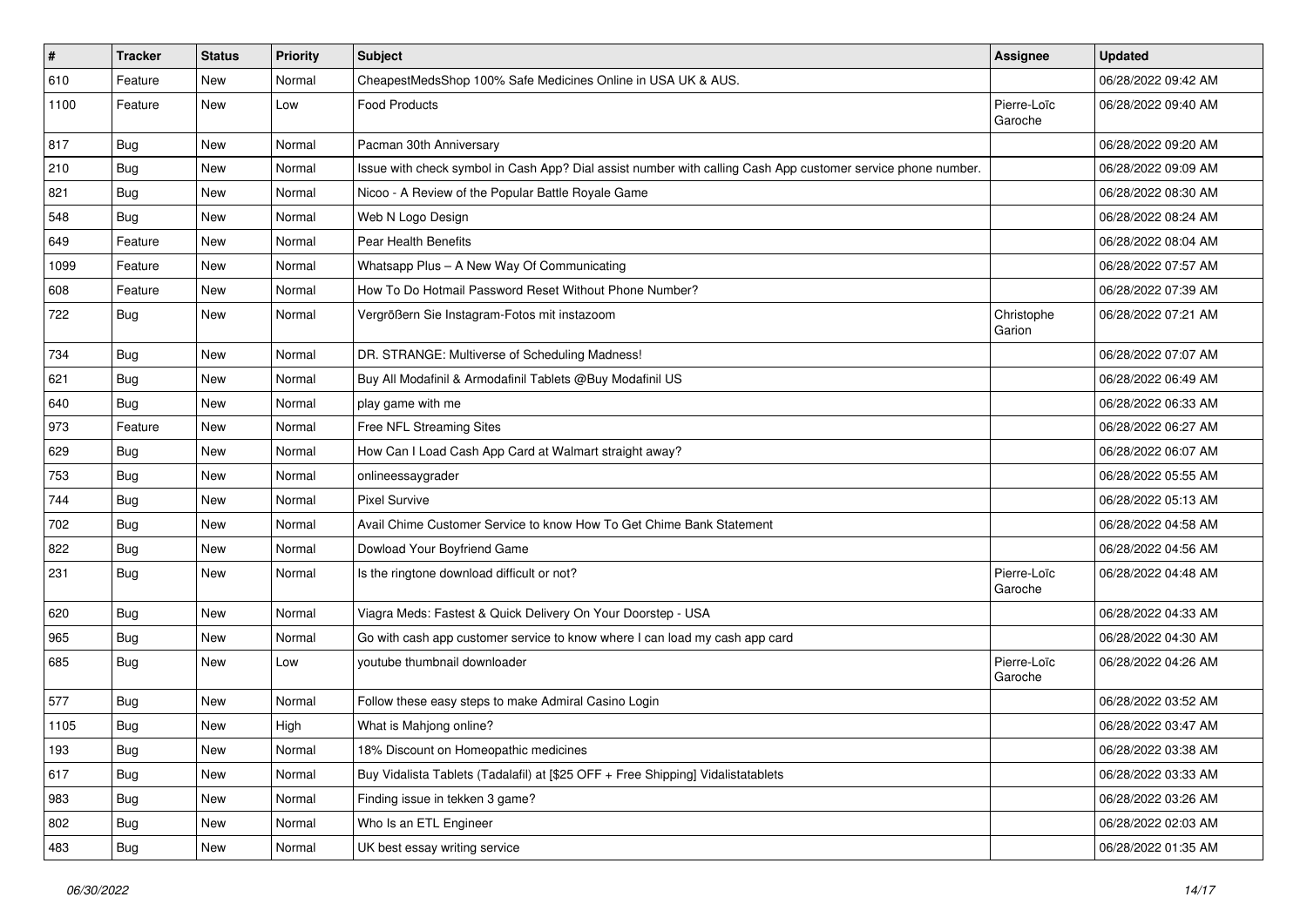| $\vert$ # | <b>Tracker</b> | <b>Status</b> | <b>Priority</b> | <b>Subject</b>                                                               | Assignee               | <b>Updated</b>      |
|-----------|----------------|---------------|-----------------|------------------------------------------------------------------------------|------------------------|---------------------|
| 999       | Bug            | New           | Normal          | Is there a way to find Google Feud answers?                                  |                        | 06/28/2022 01:27 AM |
| 242       | Feature        | New           | Normal          | Descripción de Torque Pro MOD APK para Android                               |                        | 06/28/2022 01:14 AM |
| 348       | <b>Bug</b>     | New           | Normal          | Mold Removal Services in Chesapeake VA                                       |                        | 06/28/2022 12:53 AM |
| 200       | <b>Bug</b>     | New           | Normal          | uiopi[o                                                                      |                        | 06/28/2022 12:33 AM |
| 814       | <b>Bug</b>     | New           | Normal          | Stage Fright Cure                                                            | Pierre-Loïc<br>Garoche | 06/28/2022 12:31 AM |
| 114       | <b>Bug</b>     | New           | Normal          | <b>Medical Research Writing Services</b>                                     |                        | 06/28/2022 12:06 AM |
| 714       | Bug            | New           | Normal          | Cuevana 3 Premium - Enjoy Your Favorite Movies and TV Shows on Your Smart TV |                        | 06/27/2022 11:43 PM |
| 939       | <b>Bug</b>     | New           | Normal          | Ability to change sound notifications                                        | Christophe<br>Garion   | 06/27/2022 11:29 PM |
| 607       | Bug            | New           | Normal          | Vex 5                                                                        |                        | 06/27/2022 11:24 PM |
| 665       | Feature        | New           | Normal          | Look for a dedicated help with finance assignment                            |                        | 06/27/2022 11:10 PM |
| 595       | Bug            | New           | Normal          | RFM Online - une révolution dans la gestion de l'identité numérique          |                        | 06/27/2022 11:06 PM |
| 116       | Bug            | New           | Normal          | aertaeyg                                                                     |                        | 06/27/2022 11:06 PM |
| 830       | <b>Bug</b>     | New           | Normal          | Poppy Playtime APK                                                           |                        | 06/27/2022 10:31 PM |
| 737       | Bug            | New           | Normal          | How Do I Talk To A Live Person At Facebook If Anything Is Doubtful?          |                        | 06/27/2022 09:59 PM |
| 600       | <b>Bug</b>     | New           | Normal          | Play Store Pro                                                               |                        | 06/27/2022 09:43 PM |
| 948       | Bug            | New           | Normal          | Canon IJ Network Tool                                                        |                        | 06/27/2022 09:30 PM |
| 215       | Bug            | New           | Normal          | How For Top Level Cell Phone For You                                         |                        | 06/27/2022 09:19 PM |
| 73        | <b>Bug</b>     | New           | Urgent          | properties ID is not set in Json in EMF backend                              | Pierre-Loïc<br>Garoche | 06/27/2022 09:11 PM |
| 568       | Bug            | New           | Normal          | Instale a versão mais recente do YouTube Premium                             |                        | 06/27/2022 08:56 PM |
| 824       | Feature        | New           | Normal          | How to watch Fox News on my Smart TV or similar devices?                     | Pierre-Loïc<br>Garoche | 06/27/2022 08:32 PM |
| 971       | <b>Bug</b>     | New           | Normal          | How Do I Check Balance On Cash App Card With Optimum Ease?                   |                        | 06/27/2022 08:16 PM |
| 779       | Feature        | New           | Normal          | Latest Whatsapp groups for Teens                                             | Pierre-Loïc<br>Garoche | 06/27/2022 08:15 PM |
| 951       | <b>Bug</b>     | New           | Normal          | Canon.com/ijsetup                                                            |                        | 06/27/2022 07:56 PM |
| 987       | Bug            | New           | Normal          | <b>Medicinal Mushrooms</b>                                                   |                        | 06/27/2022 07:13 PM |
| 739       | Bug            | New           | Normal          | law dissertation help                                                        |                        | 06/27/2022 06:12 PM |
| 756       | Feature        | New           | Normal          | Your one-stop destination for the thesis writing service                     |                        | 06/27/2022 05:46 PM |
| 763       | <b>Bug</b>     | New           | High            | How to Make a Ringtone on Your iPhone                                        |                        | 06/27/2022 04:16 PM |
| 760       | <b>Bug</b>     | New           | Normal          | apkmod                                                                       |                        | 06/27/2022 04:13 PM |
| 986       | <b>Bug</b>     | New           | Normal          | dbhdsvbhdf                                                                   | Christophe<br>Garion   | 06/27/2022 04:12 PM |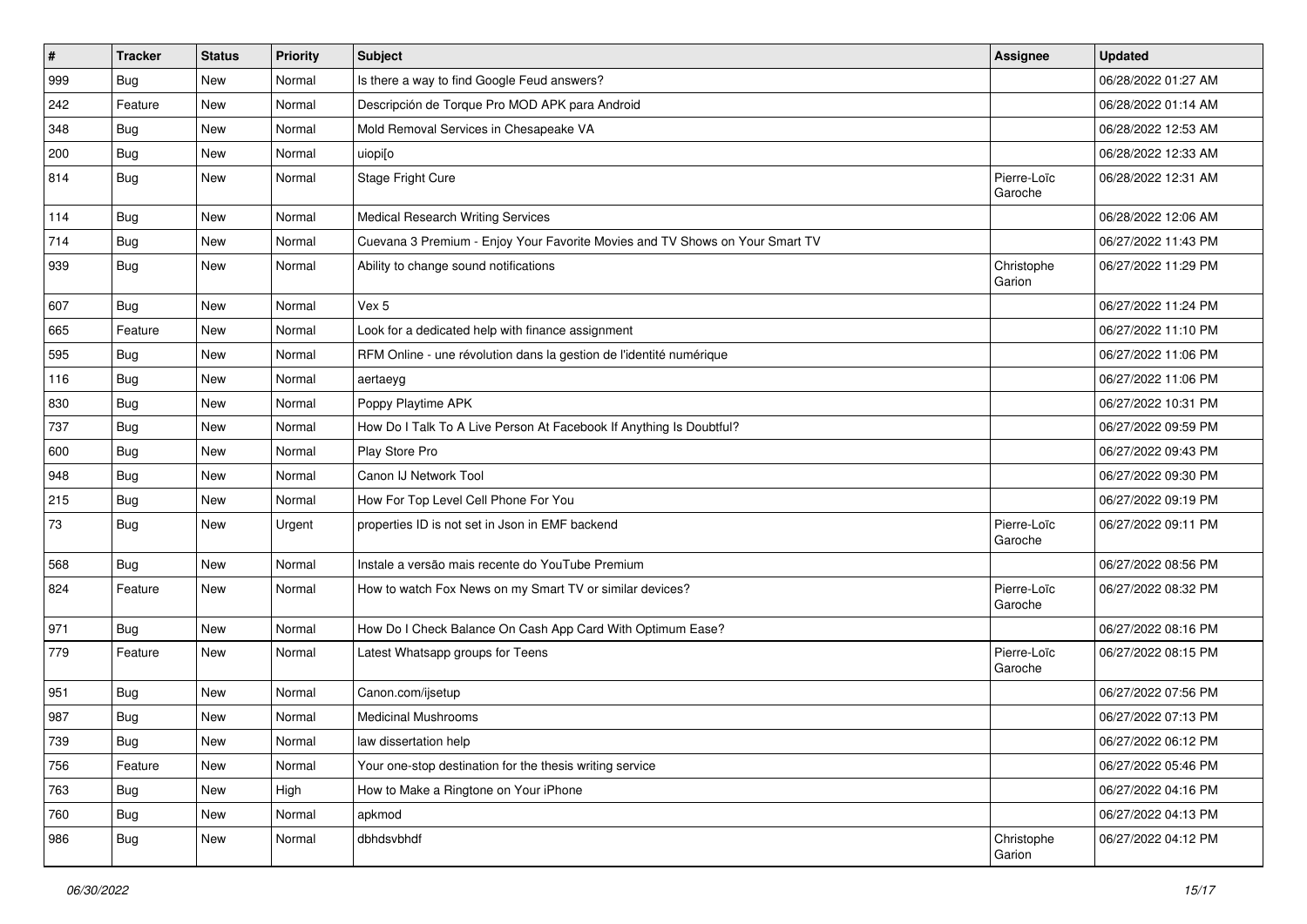| $\sharp$ | <b>Tracker</b> | <b>Status</b> | <b>Priority</b> | Subject                                                                                | <b>Assignee</b>      | <b>Updated</b>      |
|----------|----------------|---------------|-----------------|----------------------------------------------------------------------------------------|----------------------|---------------------|
| 738      | <b>Bug</b>     | New           | Normal          | How Much Amount Do I Get Using The Referral Code For Cash App?                         |                      | 06/27/2022 03:58 PM |
| 953      | <b>Bug</b>     | <b>New</b>    | Normal          | Manga Dogs - Read Your Favorite Comics on Your Smartphone                              |                      | 06/27/2022 03:53 PM |
| 272      | Feature        | New           | Normal          | Fashion                                                                                |                      | 06/27/2022 03:53 PM |
| 686      | <b>Bug</b>     | New           | Normal          | Welcome To The Most Demandable Mahipalpur Escorts Agency                               |                      | 06/27/2022 03:45 PM |
| 1119     | Bug            | New           | Normal          | Klondike Solitaire                                                                     |                      | 06/27/2022 03:00 PM |
| 196      | Bug            | <b>New</b>    | Normal          | Homoeobazaar For Homeopathy Medicines                                                  |                      | 06/27/2022 02:18 PM |
| 484      | Bug            | <b>New</b>    | Normal          | UK best essay writing service                                                          |                      | 06/27/2022 02:01 PM |
| 274      | <b>Bug</b>     | <b>New</b>    | Normal          | How AI is transforming coupon marketing campaigns?                                     | Anonymous            | 06/27/2022 01:54 PM |
| 1128     | <b>Bug</b>     | <b>New</b>    | Normal          | cvjvfbdi                                                                               | Hamza<br>Bourbouh    | 06/27/2022 01:52 PM |
| 1101     | Bug            | New           | Normal          | How to Delete Cash App History at once?                                                |                      | 06/27/2022 01:33 PM |
| 995      | Feature        | <b>New</b>    | Normal          | "ij.start canon                                                                        |                      | 06/27/2022 01:29 PM |
| 716      | Bug            | <b>New</b>    | Normal          | La celebración de un BabyShower.                                                       |                      | 06/27/2022 12:29 PM |
| 801      | <b>Bug</b>     | New           | Normal          | Who Is an ETL Engineer                                                                 |                      | 06/27/2022 12:25 PM |
| 579      | <b>Bug</b>     | New           | Normal          | YOUR CV MAKES YOUR FIRST IMPRESSION                                                    | Christophe<br>Garion | 06/27/2022 12:22 PM |
| 233      | Bug            | <b>New</b>    | Normal          | Anauthorsway.com: My User Experience                                                   |                      | 06/27/2022 12:02 PM |
| 644      | Bug            | <b>New</b>    | Normal          | <b>TeaTV App Review</b>                                                                |                      | 06/27/2022 11:47 AM |
| 235      | <b>Bug</b>     | New           | Low             | HP Printer Assistant Software   Download & Install HP Assistant                        |                      | 06/27/2022 10:48 AM |
| 1118     | <b>Bug</b>     | <b>New</b>    | Normal          | Gameplay Minecraft                                                                     |                      | 06/27/2022 10:33 AM |
| 538      | Bug            | <b>New</b>    | Normal          | Will cash app refund money if scammed quickly?                                         |                      | 06/27/2022 10:25 AM |
| 792      | Bug            | <b>New</b>    | Normal          | What is Google Camera Mod?                                                             |                      | 06/27/2022 10:20 AM |
| 232      | Bug            | New           | Normal          | FM whatsapp messaging app.                                                             |                      | 06/27/2022 10:04 AM |
| 590      | <b>Bug</b>     | New           | Normal          | Follow proper initiatives to check my cash app card balance:                           |                      | 06/27/2022 09:57 AM |
| 675      | <b>Bug</b>     | New           | Normal          | What Are Smart Tactics To Fix Cash App Transfer Failed Hurdles?                        |                      | 06/27/2022 09:51 AM |
| 944      | Feature        | New           | Normal          | Canon.com/ijsetup                                                                      |                      | 06/27/2022 09:46 AM |
| 819      | <b>Bug</b>     | New           | Normal          | Metal Slug Apk para Android                                                            |                      | 06/27/2022 09:35 AM |
| 988      | <b>Bug</b>     | New           | Normal          | <b>Medicinal Mushrooms</b>                                                             |                      | 06/27/2022 09:33 AM |
| 113      | Bug            | New           | Normal          | ufc 254 live                                                                           |                      | 06/27/2022 08:54 AM |
| 959      | <b>Bug</b>     | New           | Normal          | Get connected with cash app team-How to get money off cash app at walmart without card |                      | 06/27/2022 08:52 AM |
| 653      | Bug            | New           | Normal          | Jujube (Jinjoles): Properties And Health Benefits                                      |                      | 06/27/2022 08:47 AM |
| 720      | <b>Bug</b>     | New           | Normal          | How does Cash App Phone Number provide a quick treatment?                              |                      | 06/27/2022 08:02 AM |
| 158      | <b>Bug</b>     | New           | Normal          | dfghj zcvgh                                                                            |                      | 06/27/2022 07:28 AM |
| 681      | Feature        | New           | High            | Online Class                                                                           |                      | 06/27/2022 07:20 AM |